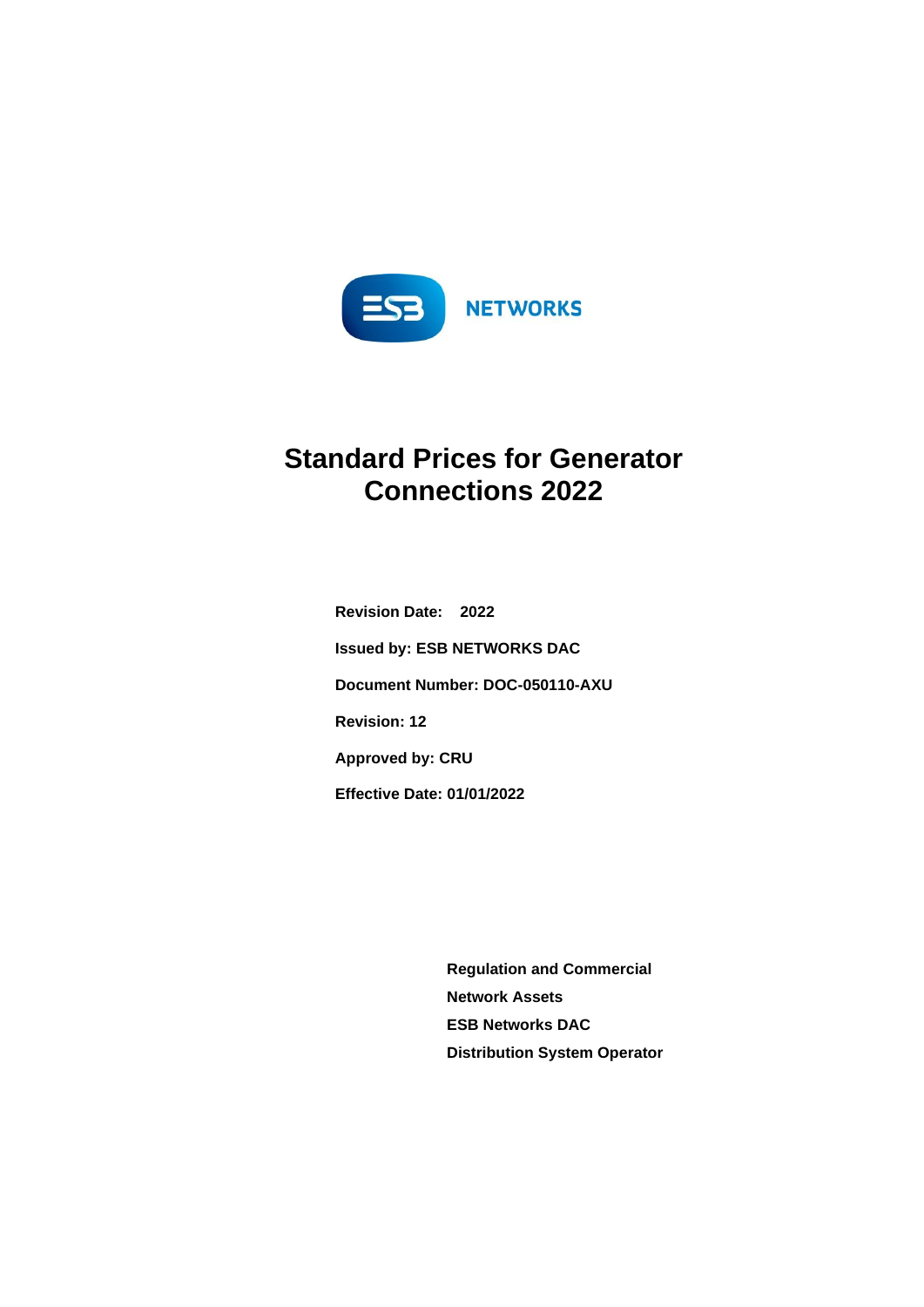# **CONTENTS**

<span id="page-1-0"></span>

| Schedule 1h: 38 kV Customer Compound [At Generator Site] Standard Charges  38 |  |
|-------------------------------------------------------------------------------|--|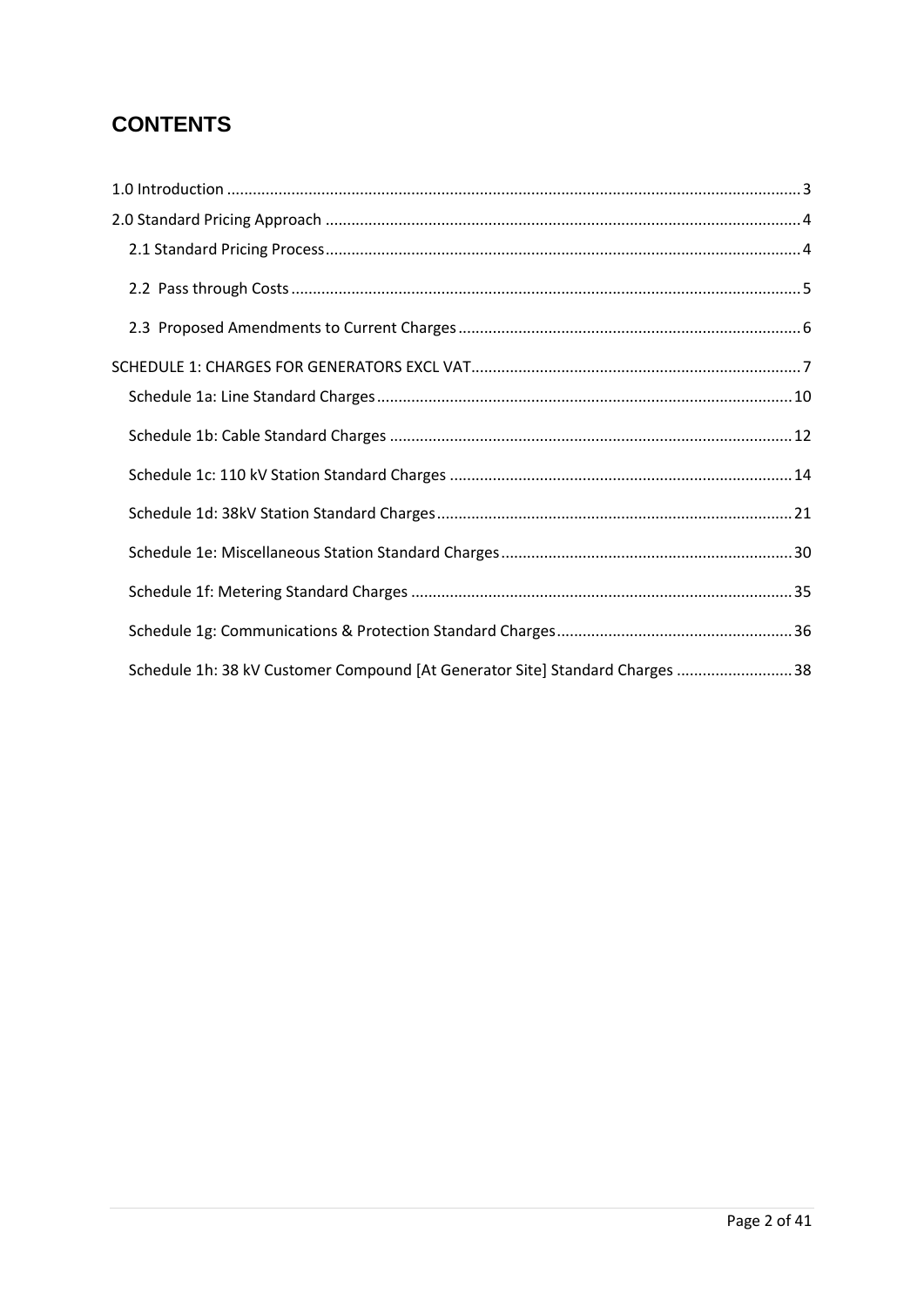# **1.0 INTRODUCTION**

A key principle of the Group Processing Approach (and non-Group Processing Approach) for the DSO connections and the provision of connection offers in a timely manner is the implementation of the Standard Pricing approach. Under this approach a standard price for the main items on which such connection offers were based was approved by the then Commission for Energy Regulation in its Decision paper, Standard Pricing Approach for Connecting Renewable Generators to the Distribution Networks (CER/05/090). These standard prices were based on 2007 costs.

The DSO subsequently agreed with the CRU that these charges should be updated on an annual basis; this was initially based on forecast CPI and in 2010 it was agreed that they should be updated based on forecast HICP from 2011 onwards. In addition, DSO revised the charges to reflect any over or underestimates in forecasts for CPI and HICP estimates used in the previous year's costs.

While in recent years the charges were indexed, a full review of the charges had not taken place since 2007. The DSO undertook to complete a full review of the charges from 2018 to 2020, based on the most up-to-date information available, experience of actual costs in relation to the procurement of equipment and undertaking connection works along with reviewing the scope of works included within the Standard Charges. During the review, the DSO identified a number of charges which were not in use and proposed to discontinue these. On 16th April 2021, CRU published a decision paper (CRU/21/035) on ESB Networks 2020 proposals for changes to Generator Standard Charges (GSCs). The new list of approved Standard Charges document was published alongside the decision. The Standard Charges have been updated based on forecast HICP. The Commission has approved these updated Standard Charges under Section 36 of the Electricity Regulation Act, 1999.

As part of the review of the Standard Charges, many of the charges now include an SLD in addition to identifying what is included and excluded from the scope. In general, civil costs are not included in the Standard Charges and will be charged on a pass through basis as per section 2.2 below.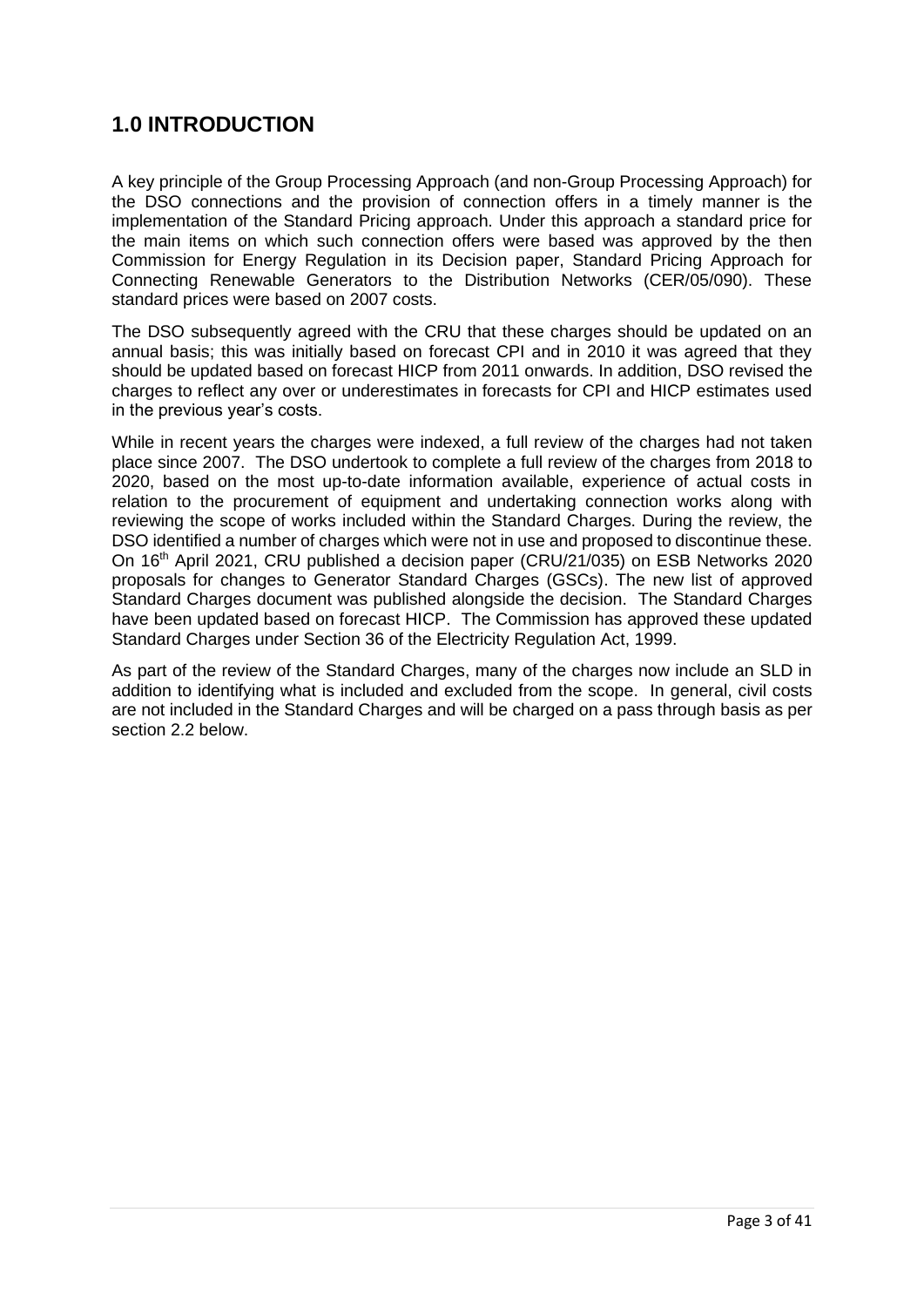# <span id="page-3-0"></span>**2.0 STANDARD PRICING APPROACH**

The application of the standard pricing approach, as outlined below, is the most effective and equitable means of processing the applications while facilitating the provision of DSO connection offers in a timely manner. For avoidance of doubt, this approach applies to both the shared and dedicated connection assets for generators. The standard pricing process and charges are outlined below.

# <span id="page-3-1"></span>**2.1 STANDARD PRICING PROCESS**

- 1. The DSO connection offer pricing is based upon a desktop study plus site visit to estimate the volume and type of material required.
- 2. The proposed connection is then costed using the schedule of charges detailed in Schedule 1.
- 3. Costs are attributed to the various generators in a Group/ Subgroup (by the relevant System Operator) on the basis of the charging regime outlined in the Joint TSO/DSO Group Processing Approach Charging and Rebating Principles 17<sup>th</sup> June 2010.

[https://www.cru.ie/document\\_group/system-operator-gpa-pricing-principles-and](https://www.cru.ie/document_group/system-operator-gpa-pricing-principles-and-losses-policy-for-generators/joint-tso-and-dso-group-processing-approach-charging-and-rebating-principles/)[losses-policy-for-generators/joint-tso-and-dso-group-processing-approach-charging](https://www.cru.ie/document_group/system-operator-gpa-pricing-principles-and-losses-policy-for-generators/joint-tso-and-dso-group-processing-approach-charging-and-rebating-principles/)[and-rebating-principles/](https://www.cru.ie/document_group/system-operator-gpa-pricing-principles-and-losses-policy-for-generators/joint-tso-and-dso-group-processing-approach-charging-and-rebating-principles/)

- 4. Following acceptance of the connection offer, scoping of the project commences and planning permission and consents are obtained.
- 5. Costs identified as pass-through (see section 2.2) at the desktop study stage will be estimated and included in the connection offer. Over the course of the project, as the extent of these costs become clearer the estimates shall be revised. The final charge for pass through costs is known post energisation so that their costs can be included in the final payment.
- 6. All pass through cost included in the customer's offer are based on the information available at the time of offer study. Following scoping and detailed design and construction, these pass through costs shall be further defined and communicated to the customer via their stage payment invoices.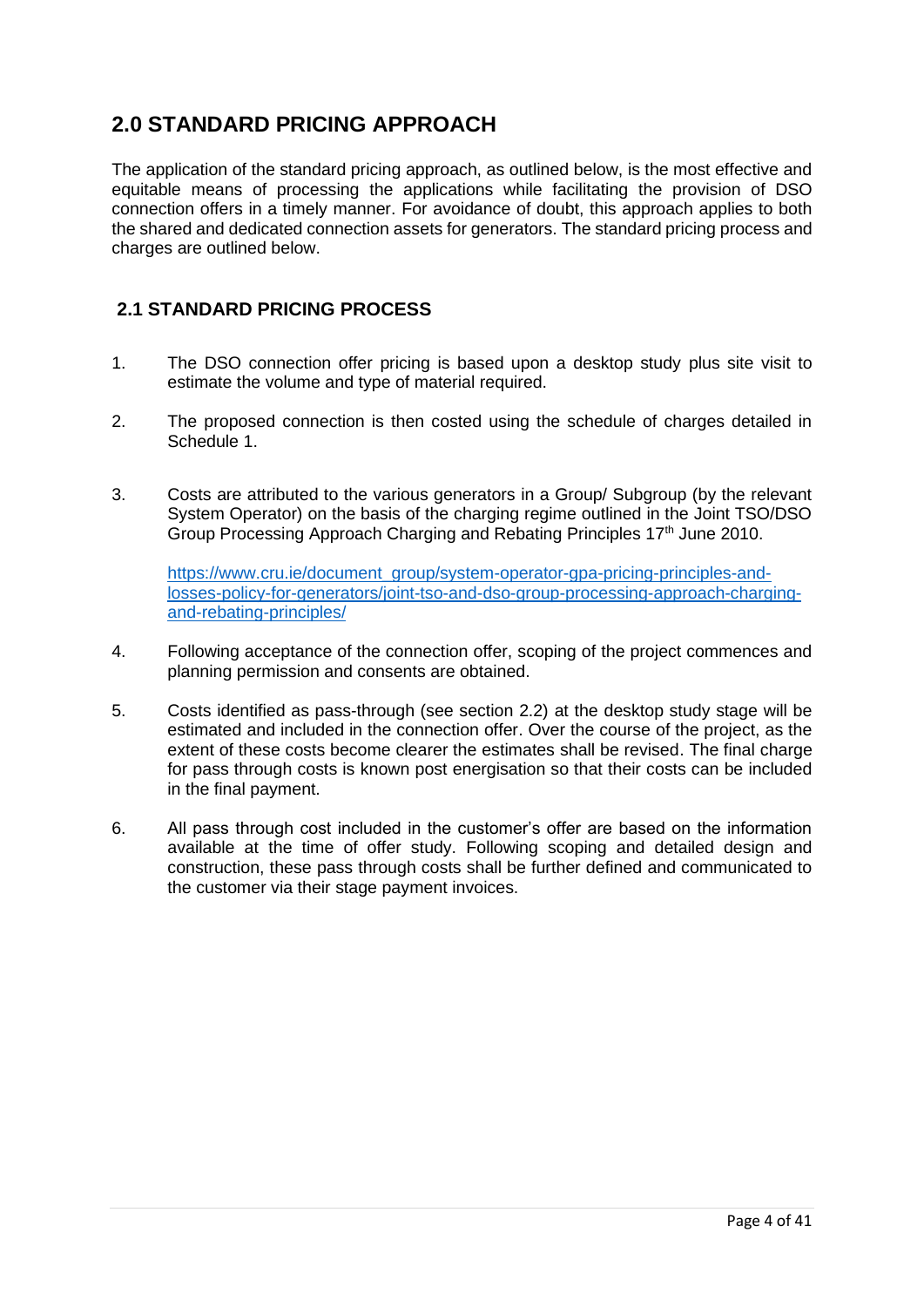# <span id="page-4-0"></span>**2.2 PASS THROUGH COSTS**

The Generator is advised that certain costs are pass-through ("Pass Through Costs") from the System Operator to the Generator who will be responsible for their payment in full. These costs are a non-exhaustive exclusion from the Standard Charge. The majority of these costs will be determined at the scoping, detailed design and construction phases of the System Operator's Connection Works and will be advised to the Generator at these points. However, where feasible, an estimate of these costs, or information which may allow the Generator estimate the costs, will be provided at connection offer stage on the basis that such estimates or information are not an obligation by the System Operator to commit to these estimates or information.

The following are a non-exhaustive list of Pass Through Costs i.e. costs that are excluded in the Standard Charges contained in this paper but which may be charged to the Generator:

- $\checkmark$  Civil Works: All civil works have been excluded from the 2022 GSCs with the exception of charges relating to OHL works (GSC 5, 7 & 12) where the costs of pole / mast foundations have been included as they are inherent in the pole / mast installation works in these charges. Note: 4 GSC's (13, 14, 24 & 34) are identified as civils only for refund purposes, and these costs are purely civils in nature;
- $\checkmark$  Civil design fees, supervision and all other associated costs;
- $\checkmark$  Site purchase and associated costs, charges and fees;
- $\checkmark$  Site enabling works preparatory works required in advance of the Generator's connection works, such as, but not limited to relocation of existing services e.g. overhead or underground services, and/or demolition works, removal of contaminated material etc.;
- $\checkmark$  Volume changes where the detailed design gives rise to a longer (or shorter) line route than originally envisaged the associated charge will be adjusted accordingly. In addition, any change in the ratio of overhead line to cable will lead to an adjustment;
- $\checkmark$  Planning fees / Consents e.g. costs associated with serving and enforcement of Consents including without limitation costs associated with planning permissions, changes to routes etc.;
- ✓ Legal costs associated with asset transfer;
- ✓ Wayleaves and Consents compensation
- ✓ Land damage payments made to landowners due to ESB Networks accessing property or land compensation;
- $\checkmark$  Temporary generation and/or any temporary equipment such as a temporary transformers, mobile bays and any associated works/costs if required to facilitate the Generator's connection;
- ✓ Working outside normal working hours where deemed necessary to facilitate the customer's connection works;
- $\checkmark$  Any pass-through costs advised by TSO
- ✓ Cable testing;
- $\checkmark$  Security cost of security which is required e.g. at stations to prevent material theft;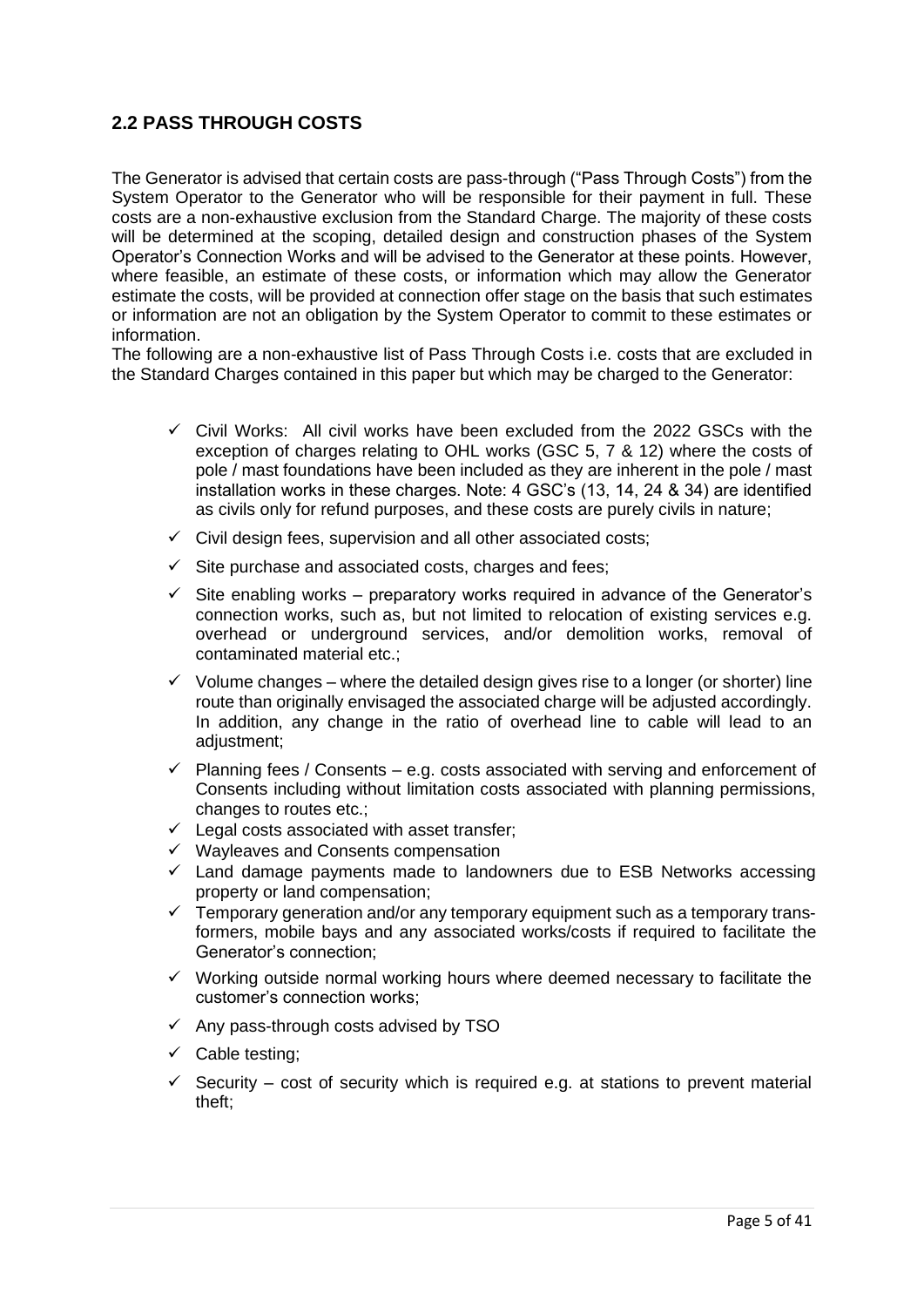- $\checkmark$  Additional costs associated with access to the works, and transporting materials and labour to same due to abnormal ground or site conditions, environmental constraints and the like;
- $\checkmark$  Abnormal ground or site conditions in regard to, but not limited to: rock, peat, surface and or ground water; bridge, river crossings, forestry etc;
- $\checkmark$  Outage constraints;
- $\checkmark$  Forestry costs associated with forestry compensation;
- $\checkmark$  Cost of road opening licenses where cable works are undertaken by the ESB Networks;
- $\checkmark$  Lock out costs where DSO staff and/or their contractors are prevented from accessing a site where customer's connection works are due to be undertaken.

# <span id="page-5-0"></span>**2.3 AMENDMENTS TO CURRENT CHARGES**

Addition of one new charge, 50a "Switchgear & Embedded Generation Interface Protection (EGIP) for an MV Connection, Standard Module Substation". This removes the requirement for the Generator to build a free standing MV block building and replaces it with a module that can be factory built and then deployed onsite.

GSC's which are not outlined above will not be maintained as standard charges and are noted as "Discontinued" in summary tables GSC's for information purposes.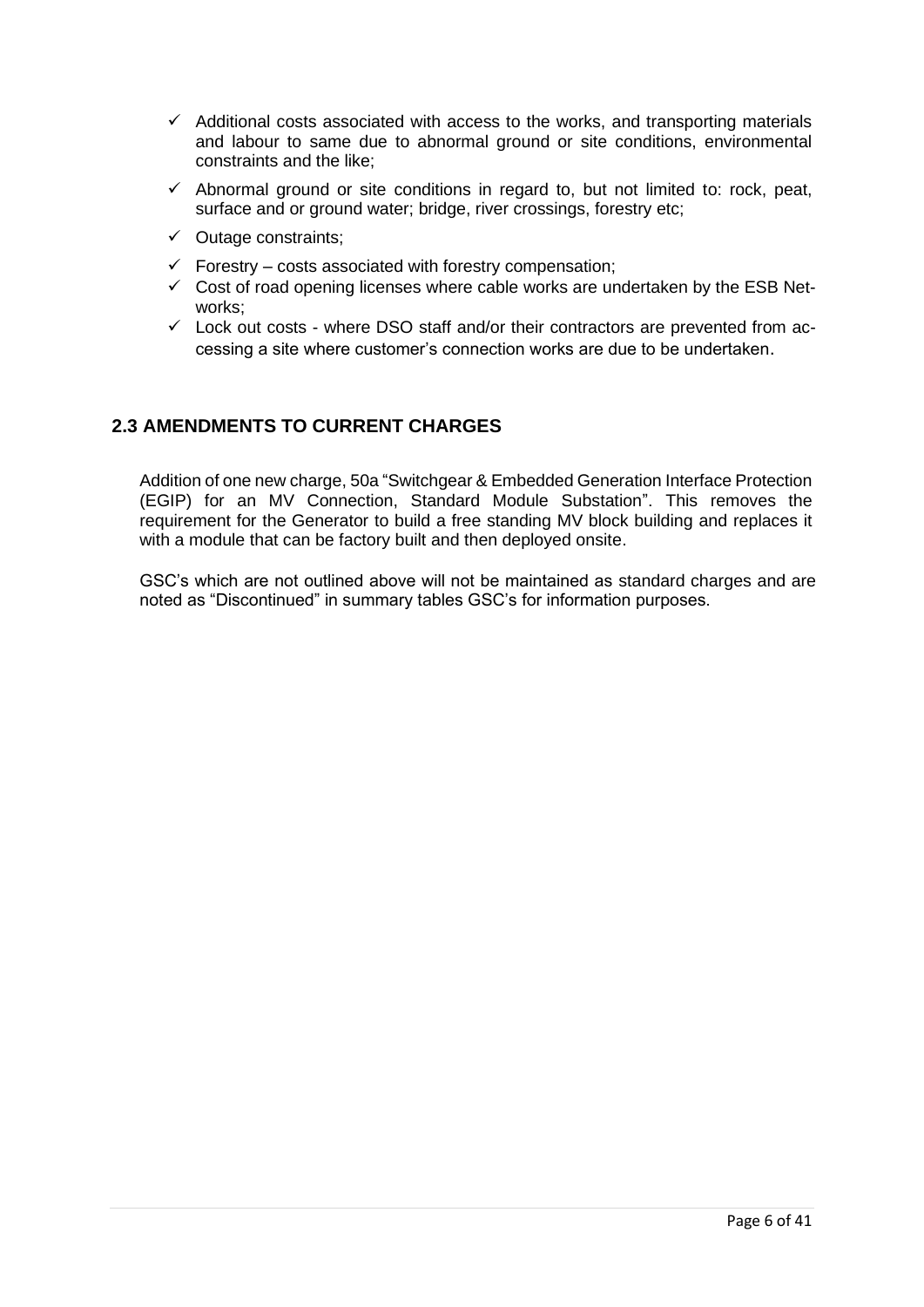# <span id="page-6-0"></span>**SCHEDULE 1: CHARGES FOR GENERATORS EXCL VAT**

|                 | <b>Standard Charges Summary</b>                                                |                        |                    |  |
|-----------------|--------------------------------------------------------------------------------|------------------------|--------------------|--|
| <b>Ref</b>      | <b>Description</b>                                                             | <b>Standard Charge</b> | <b>Contestable</b> |  |
| $\mathbf{1}$    | 110 kV SC Woodpole 300 mm <sup>2</sup> ACSR 80°C                               | <b>Discontinued</b>    |                    |  |
| $\overline{2}$  | 110 kV SC Woodpole 430 mm <sup>2</sup> ACSR (< 10 km) 80°C (New Build<br>only) | <b>Discontinued</b>    |                    |  |
| 3               | 110 kV SC Woodpole 430 mm <sup>2</sup> ACSR (> 10 km) 80°C (New Build<br>only) | <b>Discontinued</b>    |                    |  |
| $\overline{4}$  | 38 kV SC Woodpole 300 mm <sup>2</sup> ACSR 60°C                                | <b>Discontinued</b>    |                    |  |
| 5               | 38 kV SC Woodpole 150 mm <sup>2</sup> AAAC 80°C                                | €90,820                | Yes                |  |
| 6               | 38 kV SC Woodpole 100 mm <sup>2</sup> ACSR 60°C                                | <b>Discontinued</b>    |                    |  |
| $\overline{7}$  | MV SC Woodpole 150 mm <sup>2</sup> AAAC / 92 mm <sup>2</sup> SCA 65°C          | €47,800                | Yes                |  |
| 8               | 110 kV - 630 mm <sup>2</sup> XLPE (AL) Single Circuit                          | €349,700               | Yes                |  |
| 9               | 38 kV - 630 mm <sup>2</sup> XLPE (AL) Single Circuit                           | €115,190               | Yes                |  |
| 10              | MV-400 mm <sup>2</sup> XLPE (AL) Single Circuit                                | €35,990                | Yes                |  |
| 11              | 38 kV Cable End Mast                                                           | <b>Discontinued</b>    |                    |  |
| 12              | 110 kV Cable End Mast                                                          | €227,830               | Yes                |  |
| 13a             | 110 kV Cable Civils (for refund purposes only)                                 | €323,620               | Yes                |  |
| 13 <sub>b</sub> | 38 kV Cable Civils (for refund purposes only)                                  | €210,950               | Yes                |  |
| 14              | MV Cable Civils (for refund purposes only)                                     | €148,940               | Yes                |  |
| 15              | New 110 kV AIS "H-Type" Single Busbar Outdoor Station (Strung<br>Busbar)       | <b>Discontinued</b>    |                    |  |
| 16              | New Tail-fed (Single Supply) Outdoor AIS 110 kV Station (Strung<br>Busbar)     | <b>Discontinued</b>    |                    |  |
| 17              | New 110 kV/MV Station (excluding Site Purchase & Civil Works)                  | <b>Discontinued</b>    |                    |  |
| 18              | 110 kV/38 kV 63 MVA Green Field Transformer Package                            | €1,602,550             | Yes                |  |
| 19              | 110 kV/38 kV 31.5 MVA Green Field Transformer Package                          | €1,319,530             | Yes                |  |
| 20              | 110 kV/MV 20 MVA Green Field Transformer Package                               | €1,054,840             | Yes                |  |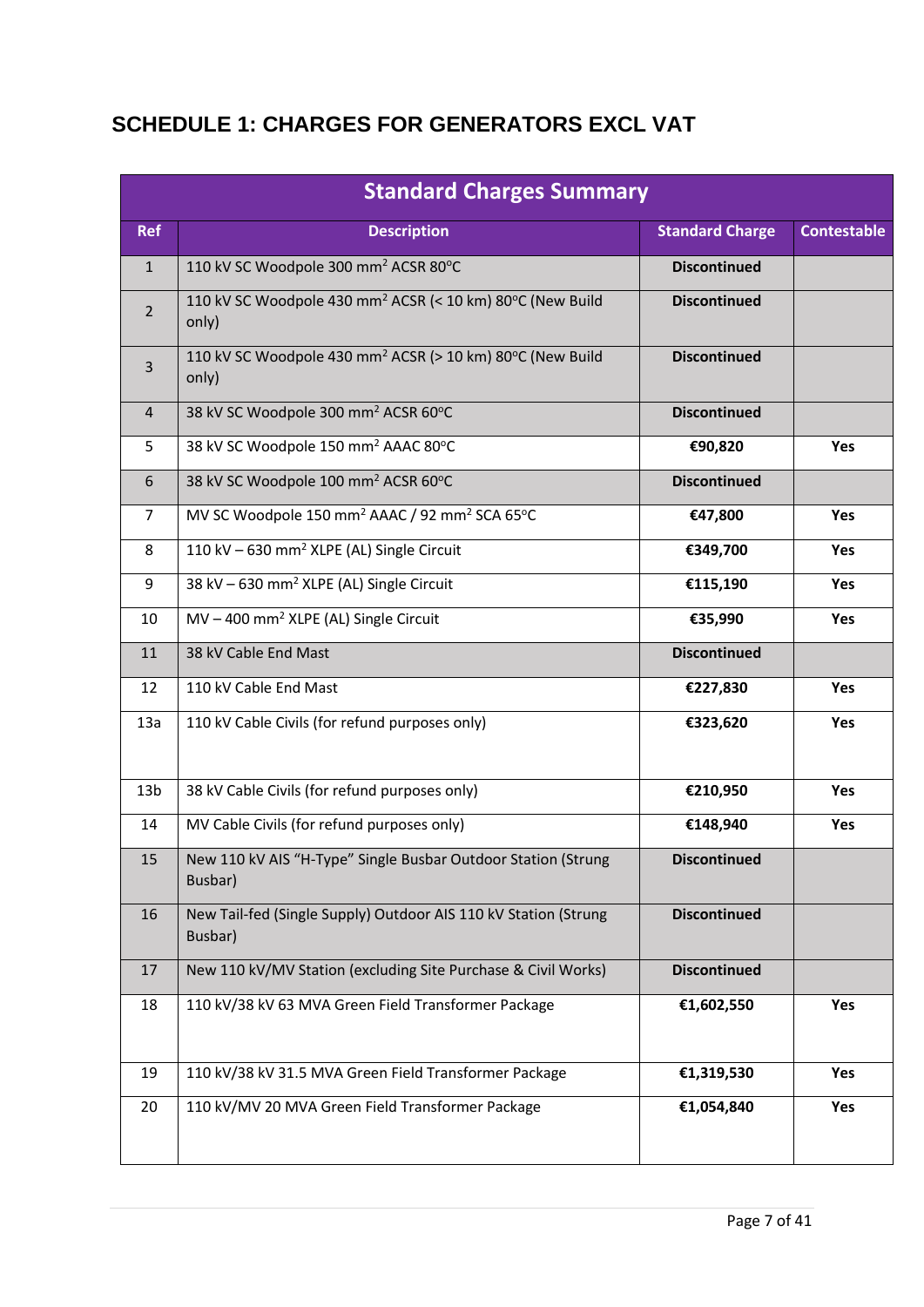| <b>Ref</b> | <b>Description</b>                                                                                                | <b>Standard Charge</b> | <b>Contestable</b> |
|------------|-------------------------------------------------------------------------------------------------------------------|------------------------|--------------------|
| 21         | 110 kV/MV 31.5MVA Green Field Transformer Package                                                                 | €1,213,370             | <b>Yes</b>         |
| 22         | Uprate 1*31.5 MVA to 2*31.5 MVA Substation                                                                        | <b>Discontinued</b>    |                    |
| 23         | Uprate 2*31.5 MVA to 2*63 MVA Substation                                                                          | €3,392,880             | <b>No</b>          |
| 24         | Civil works for a Typical Outdoor 110 kV Station<br>Based on the layout of Item 15 (for refund purposes only)     | €1,029,000             | <b>Yes</b>         |
| 25         | New 2*5 MVA Station                                                                                               | <b>Discontinued</b>    |                    |
| 26         | 5 MVA 38 kV/MV Green Field Transformer Package                                                                    | €746,870               | Yes                |
| 27         | 10 MVA 38 kV/MV Green Field Transformer Package                                                                   | <b>Discontinued</b>    |                    |
| 28         | 15 MVA 38 kV/MV Green Field Transformer Package                                                                   | €938,440               | Yes                |
| 29         | Install 5 MVA 38 kV/MV Transformer into Existing Station with 38<br>kV Busbar Extension                           | €782,590               | No                 |
| 30         | Install 10 MVA 38 kV/MV Transformer into Existing Station with 38<br>kV Busbar Extension                          | €857,660               | No                 |
| 31         | Install 5 MVA 38 kV/MV Transformer into Existing Station without<br>38 kV Busbar Extension                        | €725,230               | No                 |
| 32         | Install 10 MVA 38 kV/MV Transformer into Existing Station without<br>38 kV Busbar Extension                       | €800,320               | No                 |
| 33         | Uprate 2*5 MVA Station to 2*10 MVA                                                                                | €1,805,860             | No                 |
| 34         | Civil Works for a Typical Outdoor 38 kV Station (for refund<br>purposes only)                                     | €579,960               | Yes                |
| 35         | New 110 kV AIS Line bay in existing 110 kV Single Busbar Outdoor<br>Station                                       | €669,700               | <b>No</b>          |
| 36         | 38 kV Cubicle in 38 kV Station                                                                                    | €246,890               | <b>No</b>          |
| 37         | 38 kV Cubicle in 110 kV Station                                                                                   | €285,280               | No                 |
| 38         | MV Cubicle in 110 kV or 38 kV Station                                                                             | €196,370               | <b>No</b>          |
| 39         | MV Cubicle with Interface Transformer                                                                             | <b>Discontinued</b>    |                    |
| 40         | Half MV busbar                                                                                                    | <b>Discontinued</b>    |                    |
| 55         | Installation of 110kV NVD (Neutral Voltage Displacement)<br>Protection (on both Transformers)<br>New GSC proposed | €177,850               | <b>No</b>          |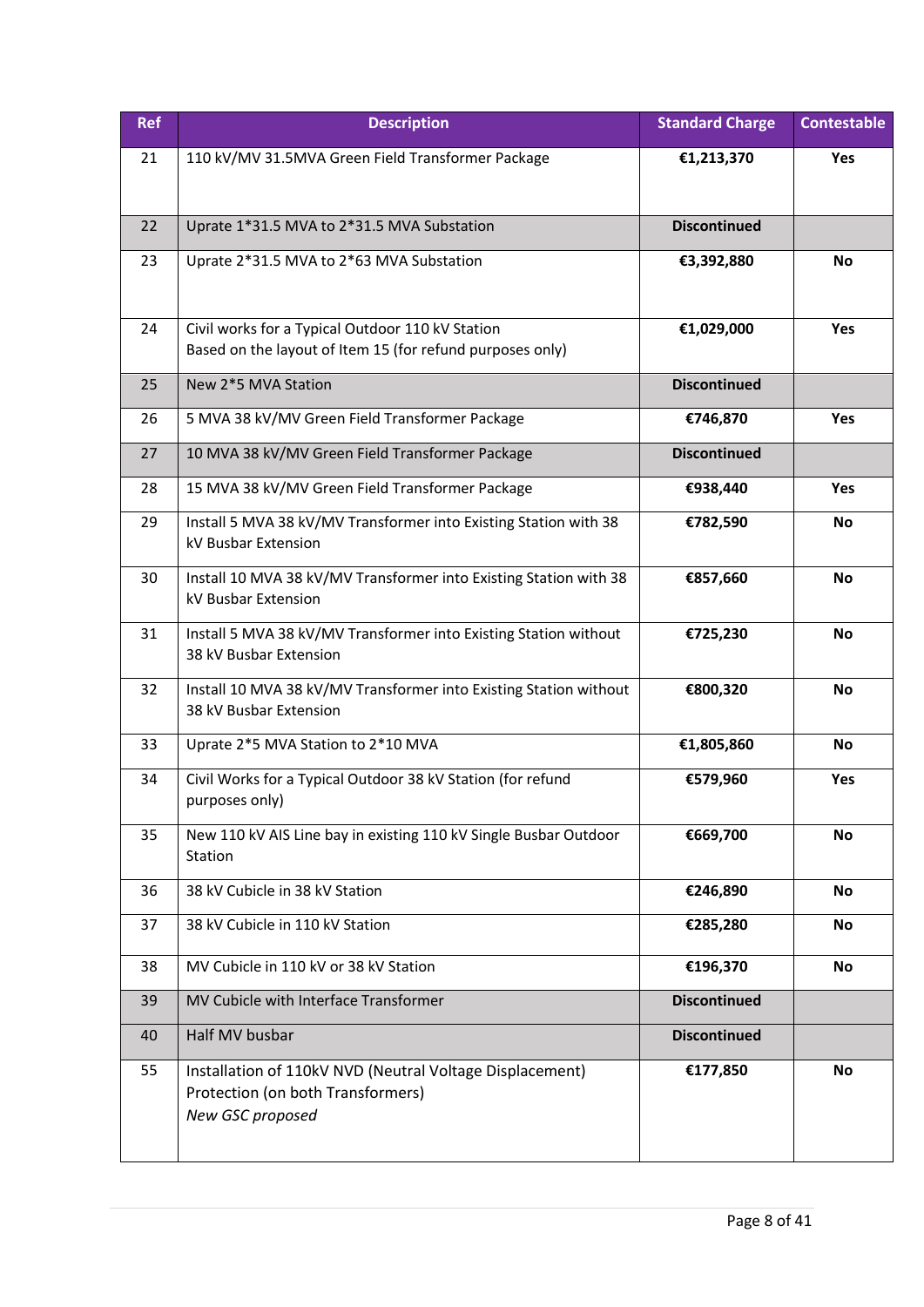| <b>Ref</b> | <b>Description</b>                                                                                                                             | <b>Standard Charge</b> | <b>Contestable</b> |
|------------|------------------------------------------------------------------------------------------------------------------------------------------------|------------------------|--------------------|
| 41         | 38 kV Meter and Power Quality                                                                                                                  | €51,580                | No                 |
| 42         | MV Metering and Power Quality < 10 MVA                                                                                                         | €24,980                | <b>No</b>          |
| 43         | MV Metering and Power Quality < 10 MVA (where MV CB is being<br>charged as part of EGIP installation, no need for KKK)                         | €19,160                | <b>No</b>          |
| 44         | MV Metering and Power Quality >= 10 MVA                                                                                                        | €26,530                | <b>No</b>          |
| 45         | MV Metering and Power Quality >= 10 MVA (where MV CB is being<br>charged as part of EGIP installation, no need for KKK)                        | €20,690                | No                 |
| 46         | Protection Implementation for MV Connections with MEC < 2 MW                                                                                   | €38,020                | <b>No</b>          |
| 47         | SCADA & Communications Implementation for MV Connections<br>with MEC >=2MW                                                                     | €55,480                | No                 |
| 48         | SCADA Implementation for 38 kV Connections between 2 MW and<br>5 MW (and MV connections >= 2 MW and < 5 MW where there is<br>no GPRS Coverage) | <b>Discontinued</b>    |                    |
| 49         | Protection & Switchgear for Standard MV Connection (Basic G10<br>type Connection)                                                              | €49,360                | <b>No</b>          |
| 50         | Switchgear & Embedded Generation Interface Protection (EGIP)<br>for an MV Connection (Full fit-out of Generator Sub Connection)                | €201,270               | Yes                |
| 50a        | Switchgear & Embedded Generation Interface Protection (EGIP)<br>for an MV Connection, Standard Module Substation                               | €257,250               | No                 |
| 51         | Embedded Generation Interface Protection (EGIP) for a 38 kV<br>Connection                                                                      | €79,810                | Yes                |
| 52         | Embedded Generation Interface Protection (EGIP) for a 110 kV<br>Connection                                                                     | €86,540                | Yes                |
| 53         | ESB Networks Compound with Over-the-Fence Connection to<br>Developer - Overhead Connection                                                     | €515,400               | <b>Yes</b>         |
| 54         | ESB Networks Compound with Over-the-Fence Connection to<br>Developer - Underground Connection                                                  | €549,350               | Yes                |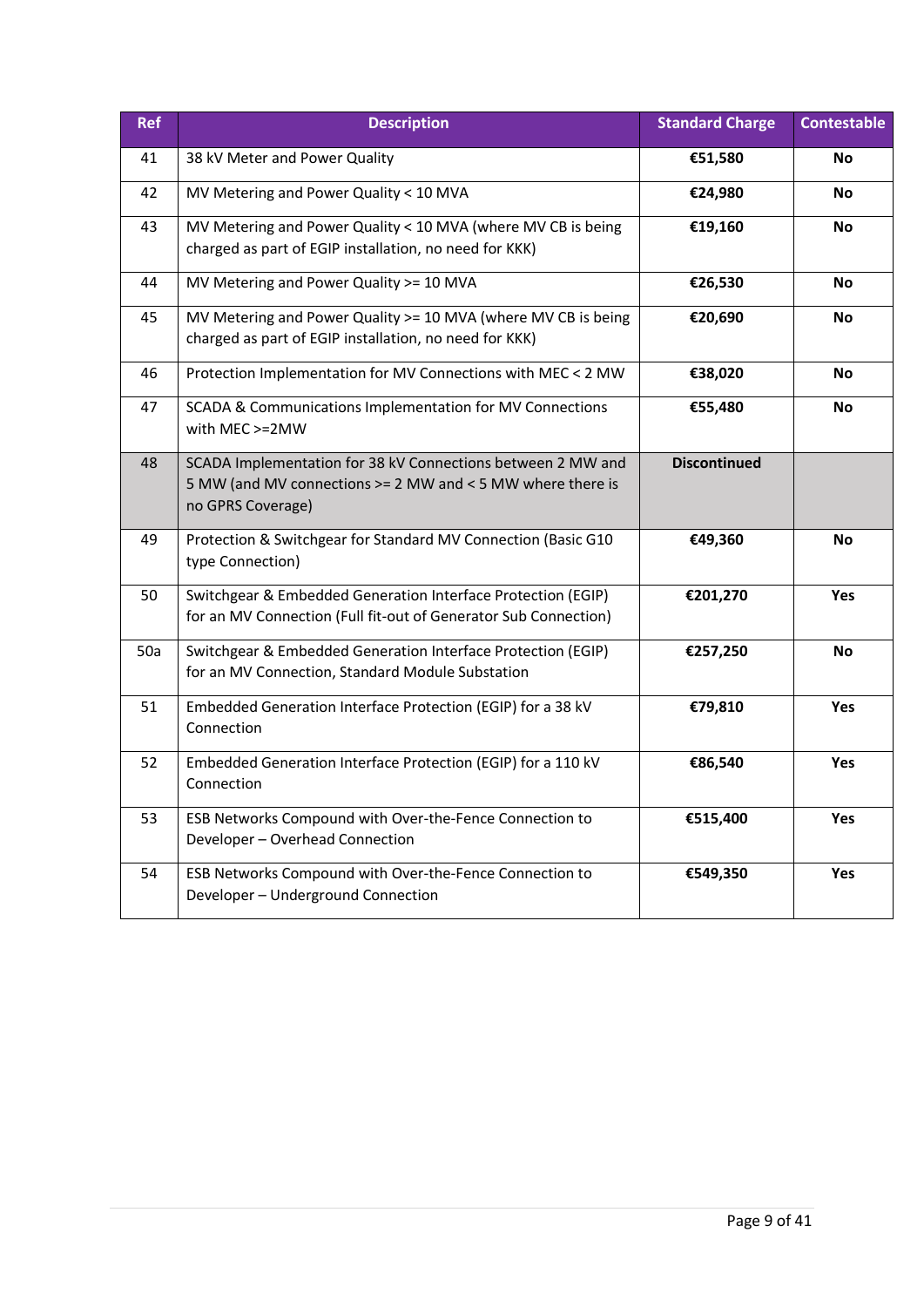# <span id="page-9-0"></span>**SCHEDULE 1A: LINE STANDARD CHARGES**

| <b>Standard Charges - Lines Summary</b> |                                                                       |                        |
|-----------------------------------------|-----------------------------------------------------------------------|------------------------|
| <b>Ref</b>                              | <b>Description</b>                                                    | <b>Standard Charge</b> |
|                                         | 38 kV SC Woodpole 150 mm <sup>2</sup> AAAC 80°C                       | €90,820                |
|                                         | MV SC Woodpole 150 mm <sup>2</sup> AAAC / 92 mm <sup>2</sup> SCA 65°C | €47,800                |

#### **OVERARCHING ASSUMPTIONS**

#### **1. GENERAL**

Line charges assume a typical ratio of poles/pole sets to masts. This ratio may significantly change depending on the routing.

Prices apply on a per km basis.

Charges do not include:

- Wayleave management flexibility payments (Access)
- Purchase of easements
- Shield wire
- High security lines

#### **2. FOUNDATIONS**

Foundations are included with all poles and masts.

#### **3. OVERHEAD LINE RATINGS**

- a. Higher rating assumes ambient temperature of 5°C; lower rating assumes ambient temperature of 25°C
- b. 250 kV BIL and Power Withstand of 95 kV correspond to the 52 kV IEC Voltage Class
- c. The system neutral is connected to earth through Peterson coils located at 110 kV/38 kV stations. On the occasion of a fault to the earth on one phase of the system, the voltage to earth on the healthy phases may exceed line voltage and this condition may be sustained for a considerable time (> 3 hours)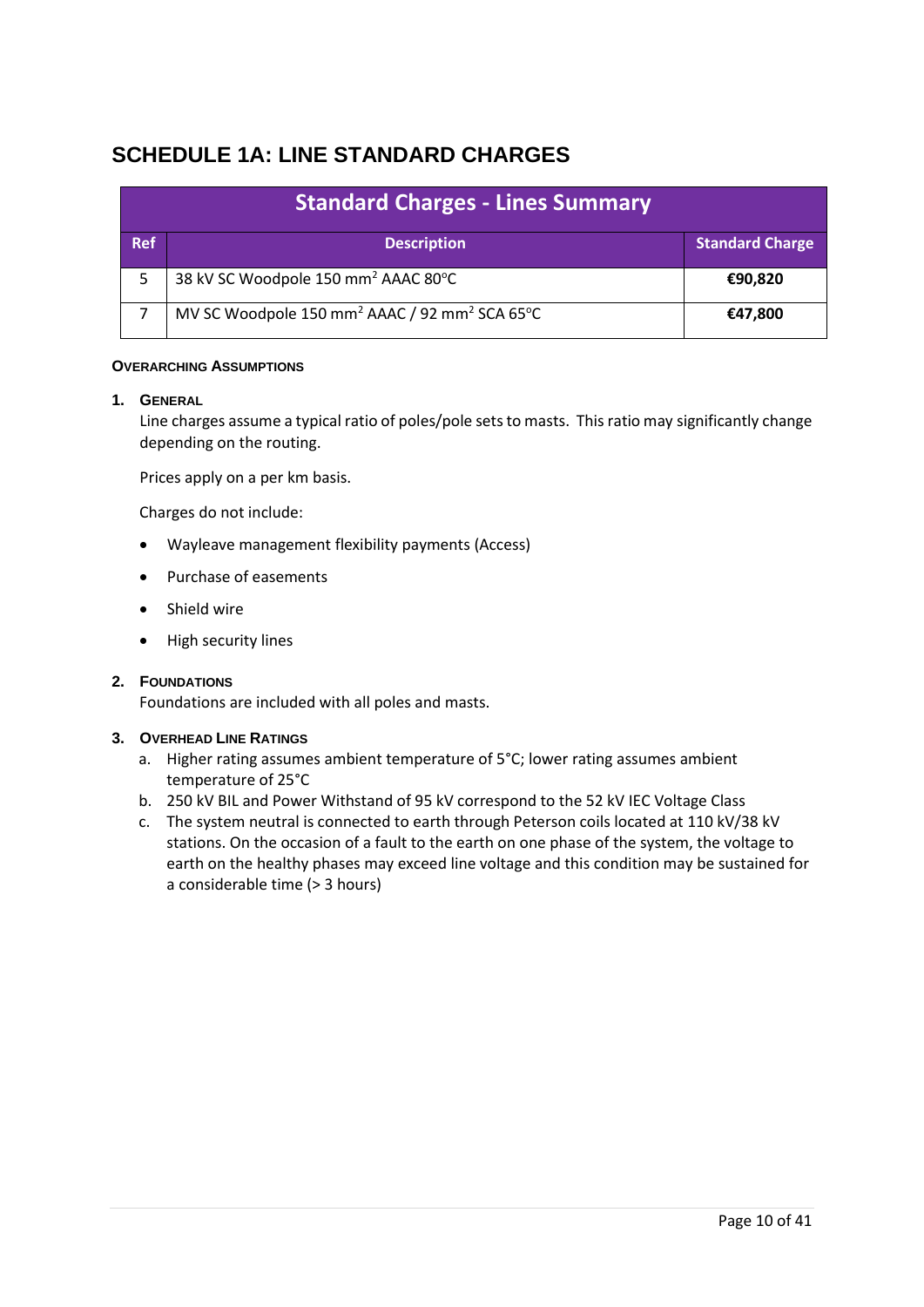|            | <b>Individual Design Assumptions (continued)</b>                         |                                                                                                                                                                                                                                                                                                                                                                                                                 |  |  |
|------------|--------------------------------------------------------------------------|-----------------------------------------------------------------------------------------------------------------------------------------------------------------------------------------------------------------------------------------------------------------------------------------------------------------------------------------------------------------------------------------------------------------|--|--|
| <b>Ref</b> | <b>Description</b>                                                       | <b>Design Assumptions</b>                                                                                                                                                                                                                                                                                                                                                                                       |  |  |
| 5          | 38 kV SC Woodpole 150 mm <sup>2</sup><br>AAAC 80°C                       | Max design voltage: 41.5 kV<br><b>BIL: 250 kV</b><br>Power frequency withstand voltage: 95 kV<br>Load rating: 511 A to 604 A<br>Fault current rating: 12 kA for 1 second<br>Design wind speed: 36 m/s on bare conductor; 16 m/s on<br>conductor with 2.5 cm radial ice;<br>Minimum creepage: 960 mm on glass insulators; 1280<br>mm on polymeric insulators<br>Poles: 10.0/km<br>Mast: 0.0/km<br>Earth Wire: No |  |  |
| 7          | MV SC Woodpole 150 mm <sup>2</sup><br>AAAC / 92 mm <sup>2</sup> SCA 65°C | Max design voltage: 21.5 kV<br><b>BIL: 125 kV</b><br>Power frequency withstand voltage: 50 kV<br>Load rating: 412 A to 516 A<br>Fault current rating: 11.5 kA for 1 second<br>Design wind speed: 645 m/s on bare conductor; 16 m/s<br>on conductor with 2.5 cm radial ice;<br>Minimum creepage: 900 mm<br>Poles: 11.0/km<br>Mast: 0.0/km<br>Earth Wire: No                                                      |  |  |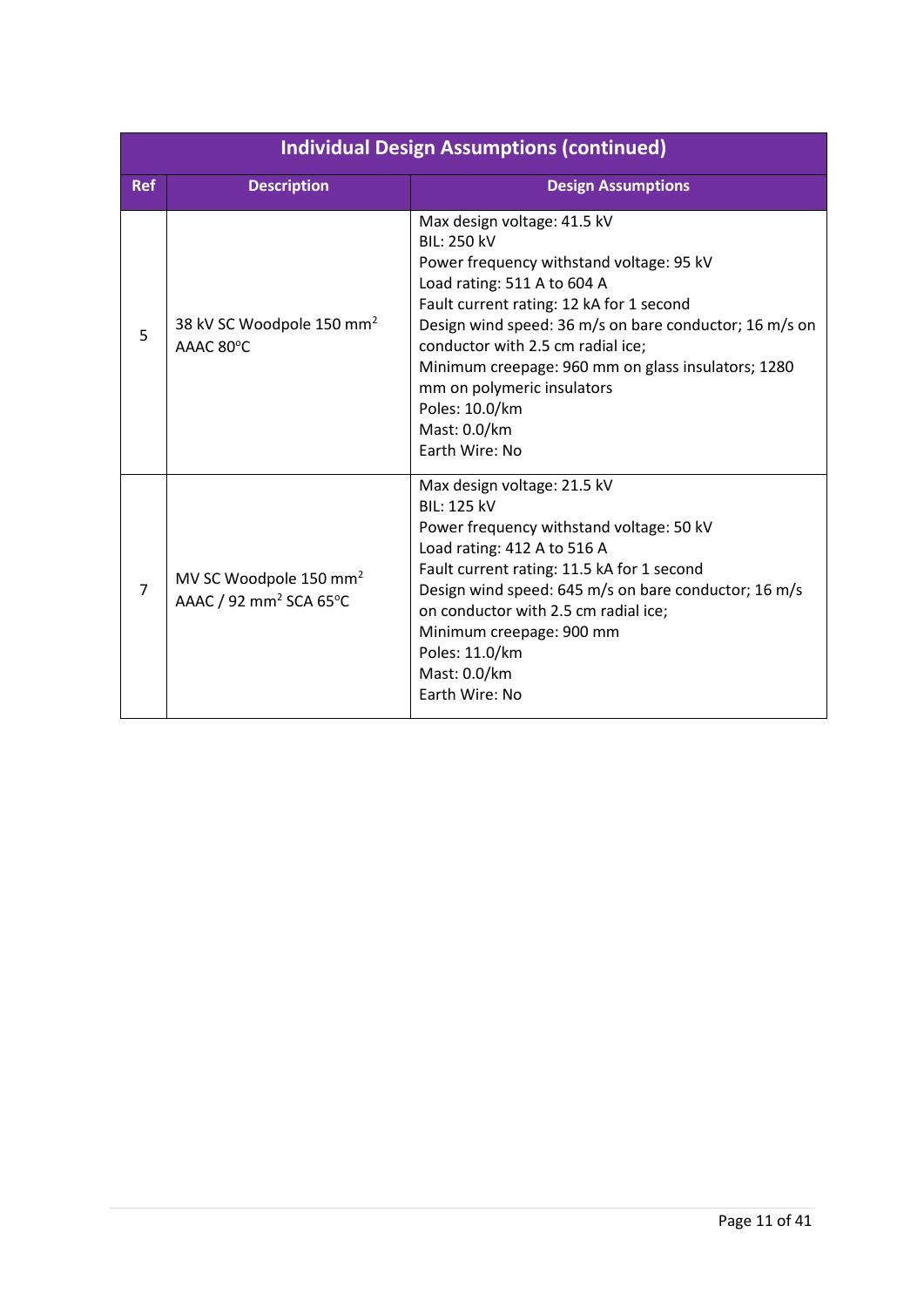# <span id="page-11-0"></span>**SCHEDULE 1B: CABLE STANDARD CHARGES**

| <b>Standard Charges - Cables Summary</b> |                                                                                                                        |                        |  |
|------------------------------------------|------------------------------------------------------------------------------------------------------------------------|------------------------|--|
| <b>Ref</b>                               | <b>Description</b>                                                                                                     | <b>Standard Charge</b> |  |
| 8                                        | 110 kV $-630$ mm <sup>2</sup> XLPE (AL) Single Circuit                                                                 | €349,700               |  |
| 9                                        | 38 kV - 630 mm <sup>2</sup> XLPE (AL) Single Circuit incl 38kV Arc Suppression<br>Coil (ASC200A) on cable lengths >1kM | €115,190               |  |
| 10                                       | $MV - 400$ mm <sup>2</sup> XLPE (AL) Single Circuit                                                                    | €35,990                |  |
| 12                                       | 110 kV Cable End Mast                                                                                                  | €227,830               |  |
| 13a                                      | 110 kV Cable Civils (for refund purposes only)                                                                         | €323,620               |  |
| 13 <sub>b</sub>                          | 38 kV Cable Civils (for refund purposes only)                                                                          | €210,950               |  |
| 14                                       | MV Cable Civils (for refund purposes only)                                                                             | €148,940               |  |

#### **OVERARCHING ASSUMPTIONS**

#### **1. GENERAL**

Price for item 8 is for 1 km only. If more than 1 km of 110 kV cable is required, DSO will go to tender for the specific job and charge on a pass through basis.

Prices for items 9, 10, 13 & 14 apply on a per km basis.

### **2. CIVIL WORKS**

Foundations are included with all Cable End Masts.

All other civil works, excavation, ducting, reinstatement, installation of plinths and bunds are carried out by the generator in accordance with ESB Networks specifications.

Items 13 and 14 are assumed to be Roadway Day and are for refund purposes only.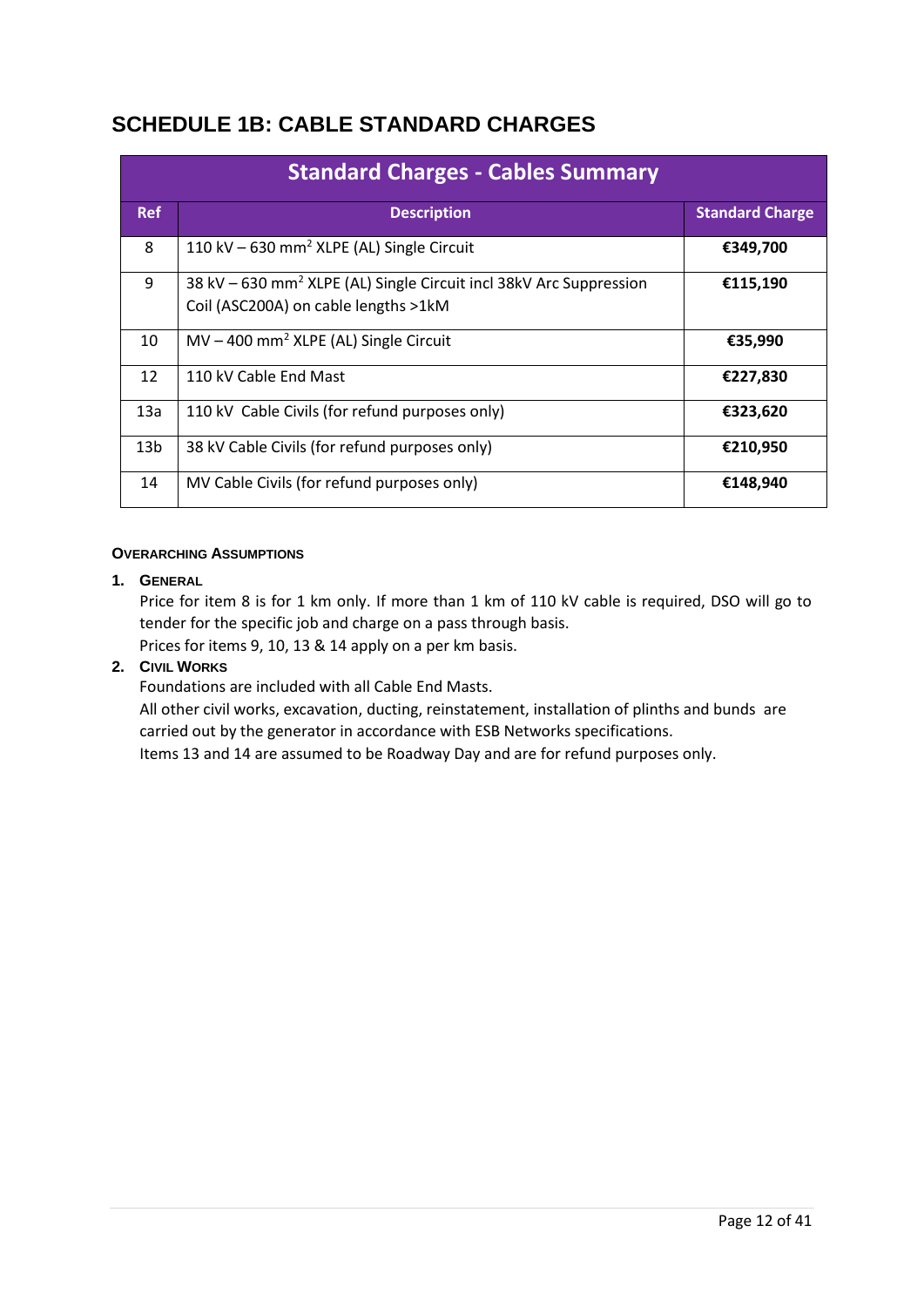|            | <b>Individual Design Assumptions</b>        |                                                                                                 |  |  |  |
|------------|---------------------------------------------|-------------------------------------------------------------------------------------------------|--|--|--|
| <b>Ref</b> | <b>Description</b>                          | <b>Design Assumptions</b>                                                                       |  |  |  |
| 8          | 110 kV $-630$ mm <sup>2</sup> XLPE (AL)     | Max design voltage: 123 kV                                                                      |  |  |  |
|            | Single Circuit                              | <b>BIL: 550 kV</b>                                                                              |  |  |  |
|            |                                             | Power frequency withstand voltage: 230 kV                                                       |  |  |  |
|            |                                             | Load rating: 600 A                                                                              |  |  |  |
|            |                                             | Fault current rating: 26 kA for 1 second                                                        |  |  |  |
| 9          | 38 kV $-630$ mm <sup>2</sup> XLPE (AL)      | Max design voltage: 52 kV                                                                       |  |  |  |
|            | Single Circuit                              | <b>BIL: 250 kV</b>                                                                              |  |  |  |
|            |                                             | Power frequency withstand voltage: 95 kV                                                        |  |  |  |
|            |                                             | Load rating: 660 A                                                                              |  |  |  |
|            |                                             | Fault current rating: 20 kA for 1 second                                                        |  |  |  |
|            |                                             | Includes cost of fibre optic cable                                                              |  |  |  |
|            |                                             | Includes pro-rata portion of 38kV Arc Suppression Coil                                          |  |  |  |
|            |                                             | (ASC 200A) costs (approx 8% per kM) on 38kV Cable<br>lengths > 1km                              |  |  |  |
|            |                                             | Installation of ASC in an existing substation, on plinth in<br>an oil-tight bund (by generator) |  |  |  |
|            |                                             | Connection to the power transformer via mixture of                                              |  |  |  |
|            |                                             | underground cable and overhead conductor                                                        |  |  |  |
|            |                                             | Based on standard layout, elevation and electrical                                              |  |  |  |
|            |                                             | schematic drawings.                                                                             |  |  |  |
|            |                                             | Cost exclude civil works for plinth & bund                                                      |  |  |  |
| 10         | $MV - 400$ mm <sup>2</sup> XLPE (AL) Single | Max design voltage: 22 kV                                                                       |  |  |  |
|            | Circuit                                     | <b>BIL: 125 kV</b>                                                                              |  |  |  |
|            |                                             | Power frequency withstand voltage: 50 kV                                                        |  |  |  |
|            |                                             | Load rating: 500 A                                                                              |  |  |  |
|            |                                             | Fault current rating: 20 kA for 1 second                                                        |  |  |  |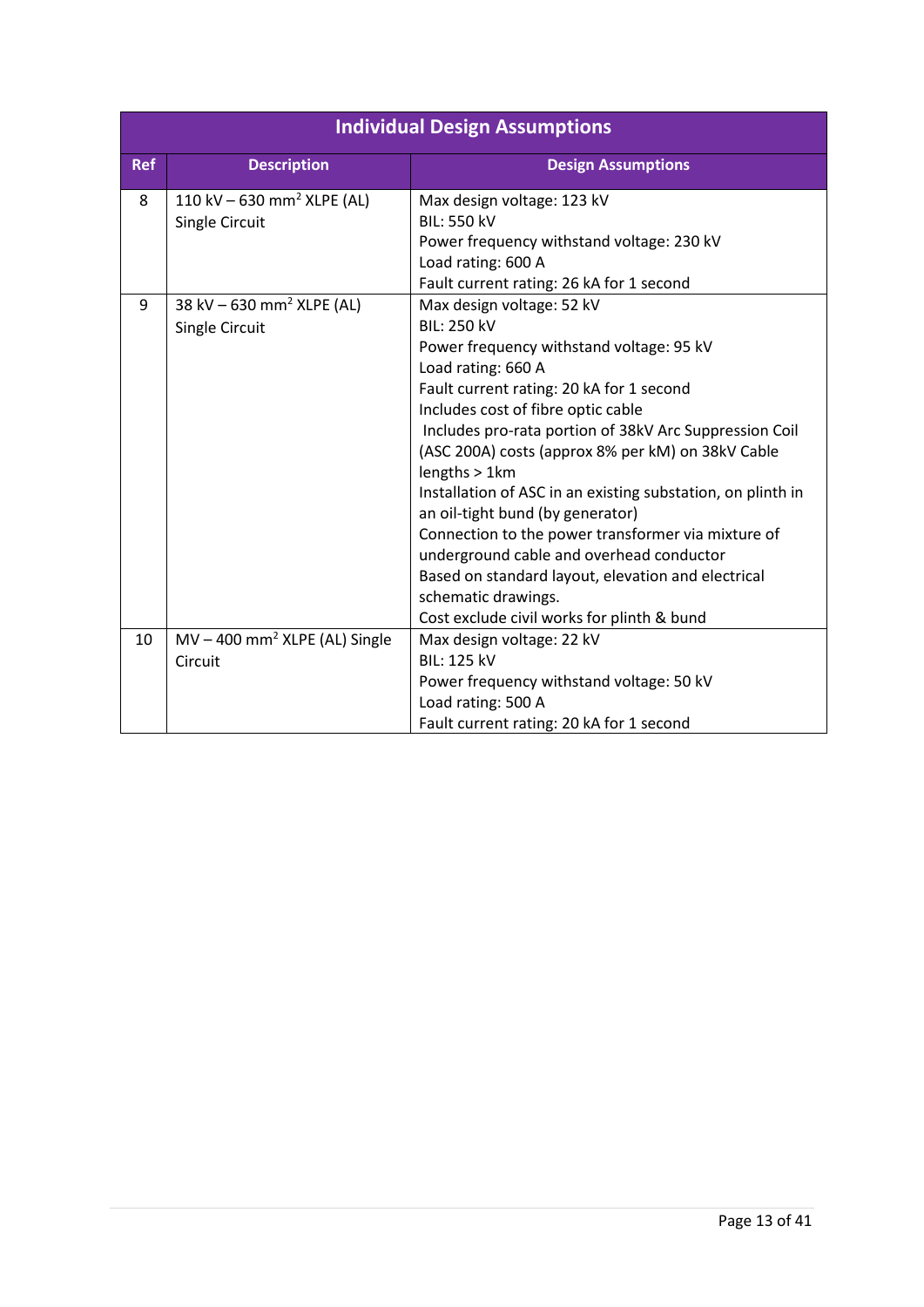# <span id="page-13-0"></span>**SCHEDULE 1C: 110 KV STATION STANDARD CHARGES**

| Standard Charges - 110 kV Stations Summary |                                                                                                               |                        |  |
|--------------------------------------------|---------------------------------------------------------------------------------------------------------------|------------------------|--|
| <b>Ref</b>                                 | <b>Description</b>                                                                                            | <b>Standard Charge</b> |  |
| 18                                         | 110 kV/38 kV 63 MVA Green Field Transformer Package                                                           | €1,602,550             |  |
| 19                                         | 110 kV/38 kV 31.5 MVA Green Field Transformer Package                                                         | €1,319,530             |  |
| 20                                         | 110 kV/MV 20 MVA Green Field Transformer Package                                                              | €1,054,840             |  |
| 21                                         | 110 kV/MV 31.5 MVA Green Field Transformer Package                                                            | €1,213,370             |  |
| 23                                         | Uprate 2*31.5 MVA to 2*63 MVA Station                                                                         | €3,392,880             |  |
| 24                                         | Civil works for a Typical Outdoor 110 kV Station<br>Based on the layout of Item 15 (for refund purposes only) | €1,029,000             |  |

#### **OVERARCHING ASSUMPTIONS**

#### **1. GENERAL**

All electrical connections are assumed to be standard.

Where a charge involves installation of equipment in an existing station, it is assumed that:

- adequate space is available both electrically and physically,
- common services including protection and earth grids are adequate,
- busbar protection is in place and adequate to cover new bays,
- remote end works are not included.
- current standard contracts for switchgear can be drawn down i.e. the existing station does not require the procurement of non-standard switchgear to facilitate installation in the existing space,

except where these items are specifically mentioned as allowed for in the charge.

#### **2. CIVIL WORKS**

No civil works are allowed for in charges 15 - 23.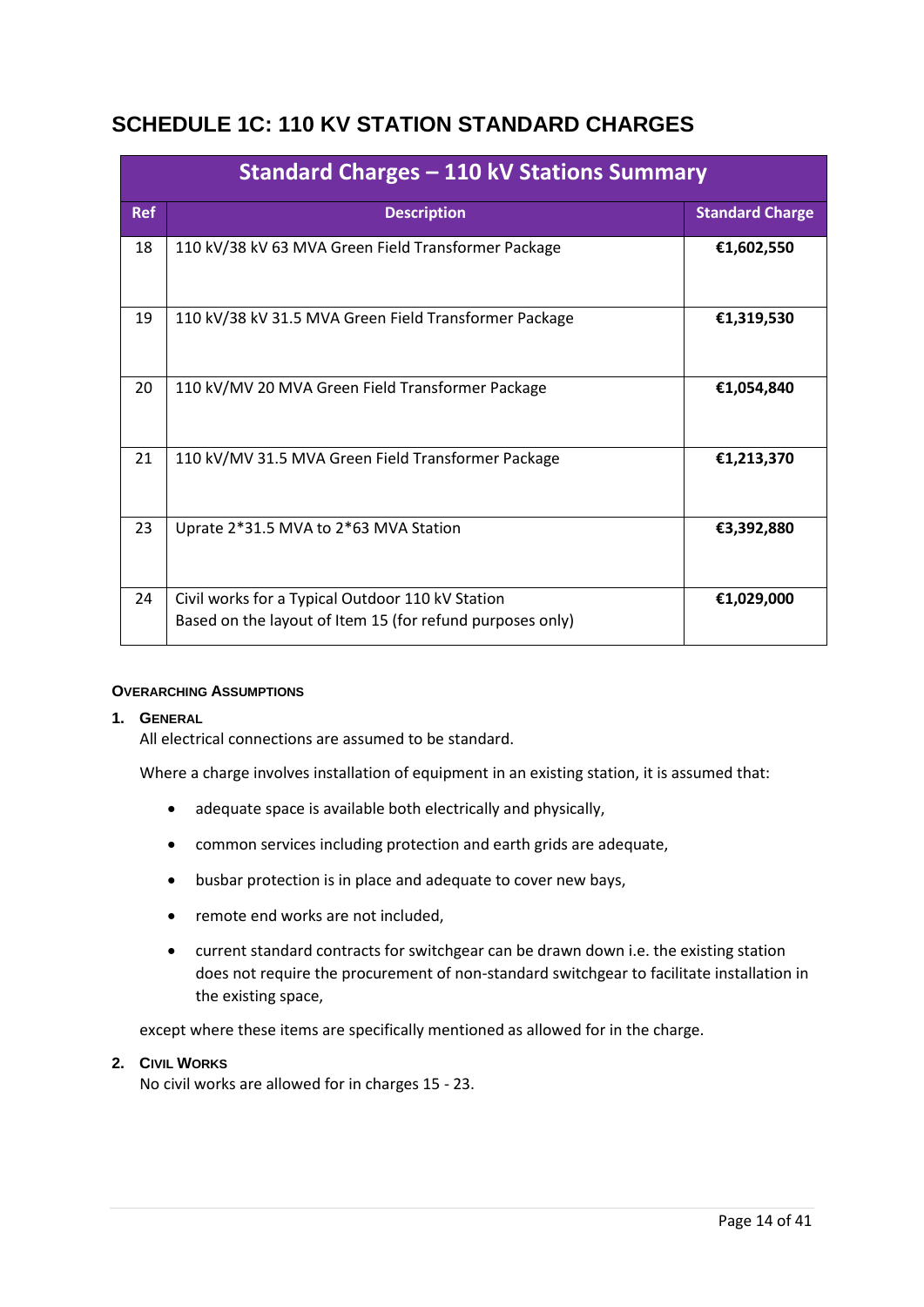#### **18 110 kV/38 kV 63 MVA Green Field Transformer Package**

#### **Standard Charge €1,602,550**



### **Electrical Assets [Including Design and Commissioning]**

### *(1 off) 38 kV Transformer Bay, (1 off) 63 MVA 110/38 kV Transformer and 38 kV Single Busbar 2 bay extension including:*

Disconnects + Steelwork Circuit Breakers Transformer Neutral Treatment

*Assumptions:* Outdoor station.

CTs + Steelwork C&P Relays & Panel CT & VT C&P Marshalling Boxes Control Cabling (Various) Surge Arrestors + Steelwork Busbar + Steelwork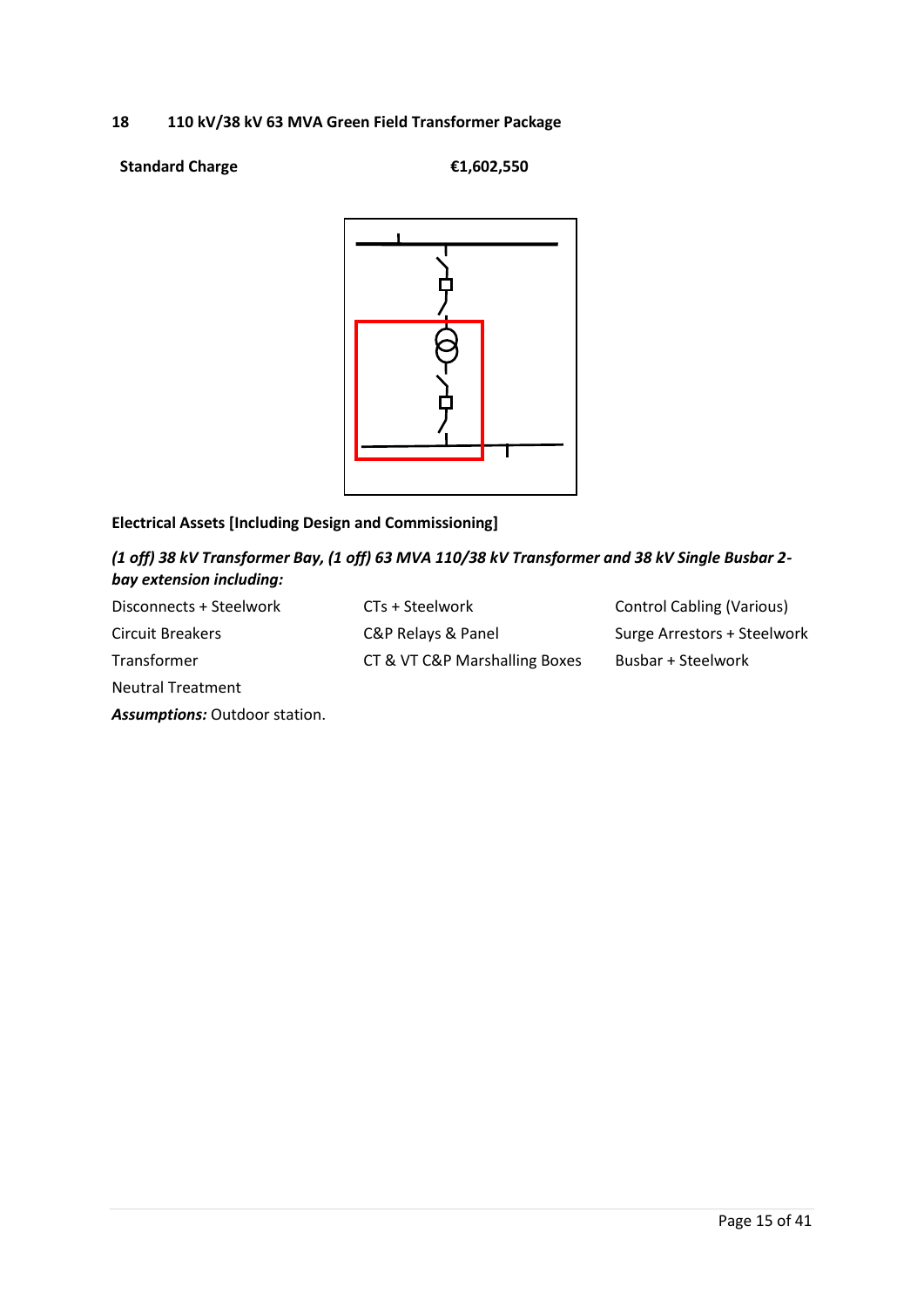#### **19. 110 kV/38 kV 31.5 MVA Green Field Transformer Package**

#### **Standard Charge €1,319,530**



### **Electrical Assets [Including Design and Commissioning]**

*(1 off) 38 kV Transformer Bay, (1 off) 31.5 MVA 110/38 kV Transformer and 38 kV Single Busbar 2 bay extension including:*

| Disconnects + Steelwork  | CTs + Steelwork               | <b>Control Cabling (Various)</b> |
|--------------------------|-------------------------------|----------------------------------|
| Circuit Breakers         | C&P Relays & Panel            | Surge Arrestors + Steelwork      |
| Transformer              | CT & VT C&P Marshalling Boxes | Busbar + Steelwork               |
| <b>Neutral Treatment</b> |                               |                                  |

*Assumptions:* Outdoor station.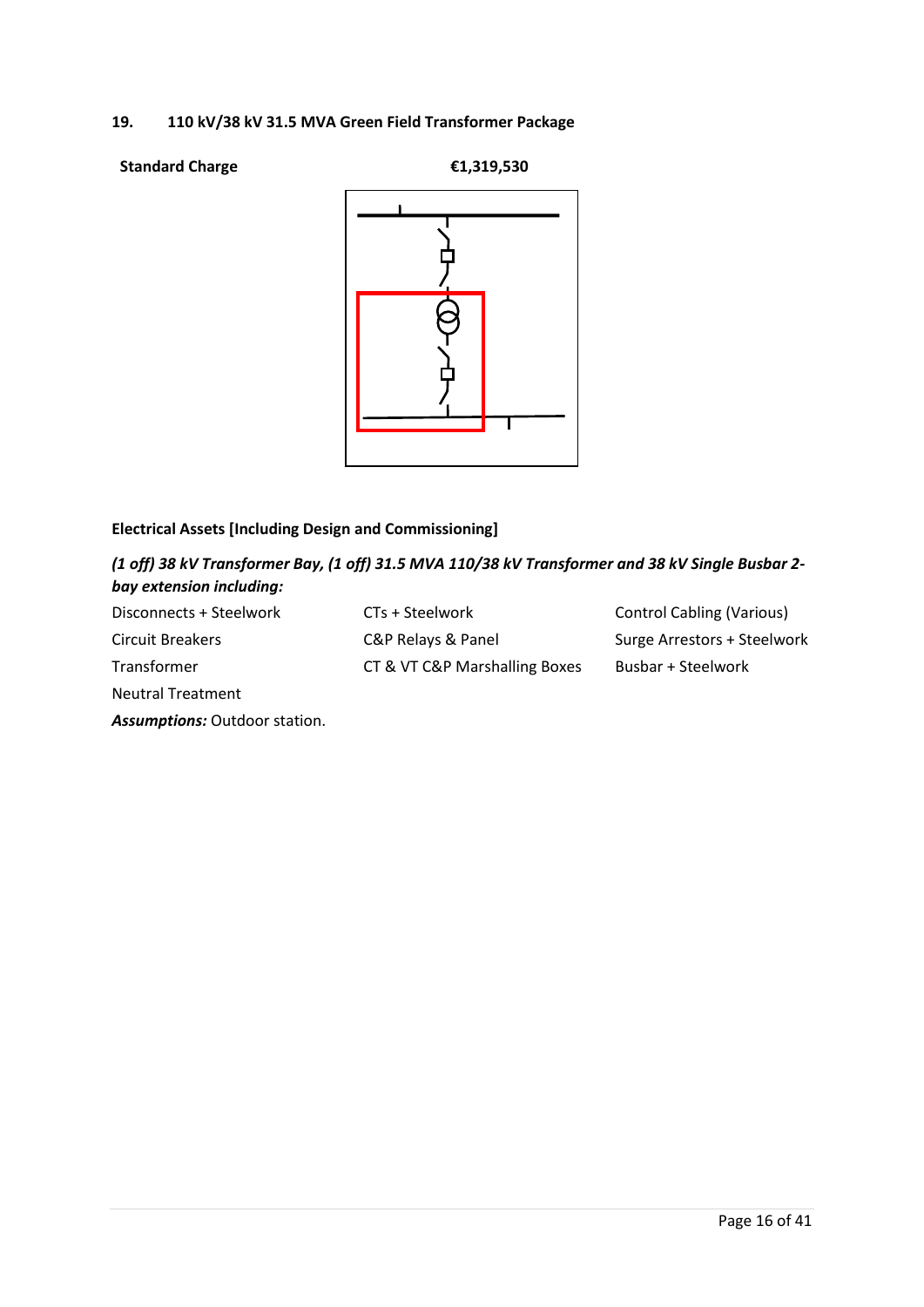### **20. 110 kV/MV 20 MVA Green Field Transformer Package**

**Standard Charge €1,054,840**



# **Electrical Assets [Including Design and Commissioning]**

### *(1 off) MV Transformer Bay, (1 off) 20 MVA 110/MV Transformer and MV Busbar extension including:*

| <b>Disconnects</b>       | CTs & VTs                        | Surge Arrestors + Steelwork |
|--------------------------|----------------------------------|-----------------------------|
| Circuit Breaker          | C&P Relays & Panel               | Conductor                   |
| Transformer              | CT & VT C&P Marshalling Boxes    | Busbar + Steelwork          |
| <b>Neutral Treatment</b> | <b>Control Cabling (Various)</b> |                             |

*Assumptions:* MV busbar is indoor.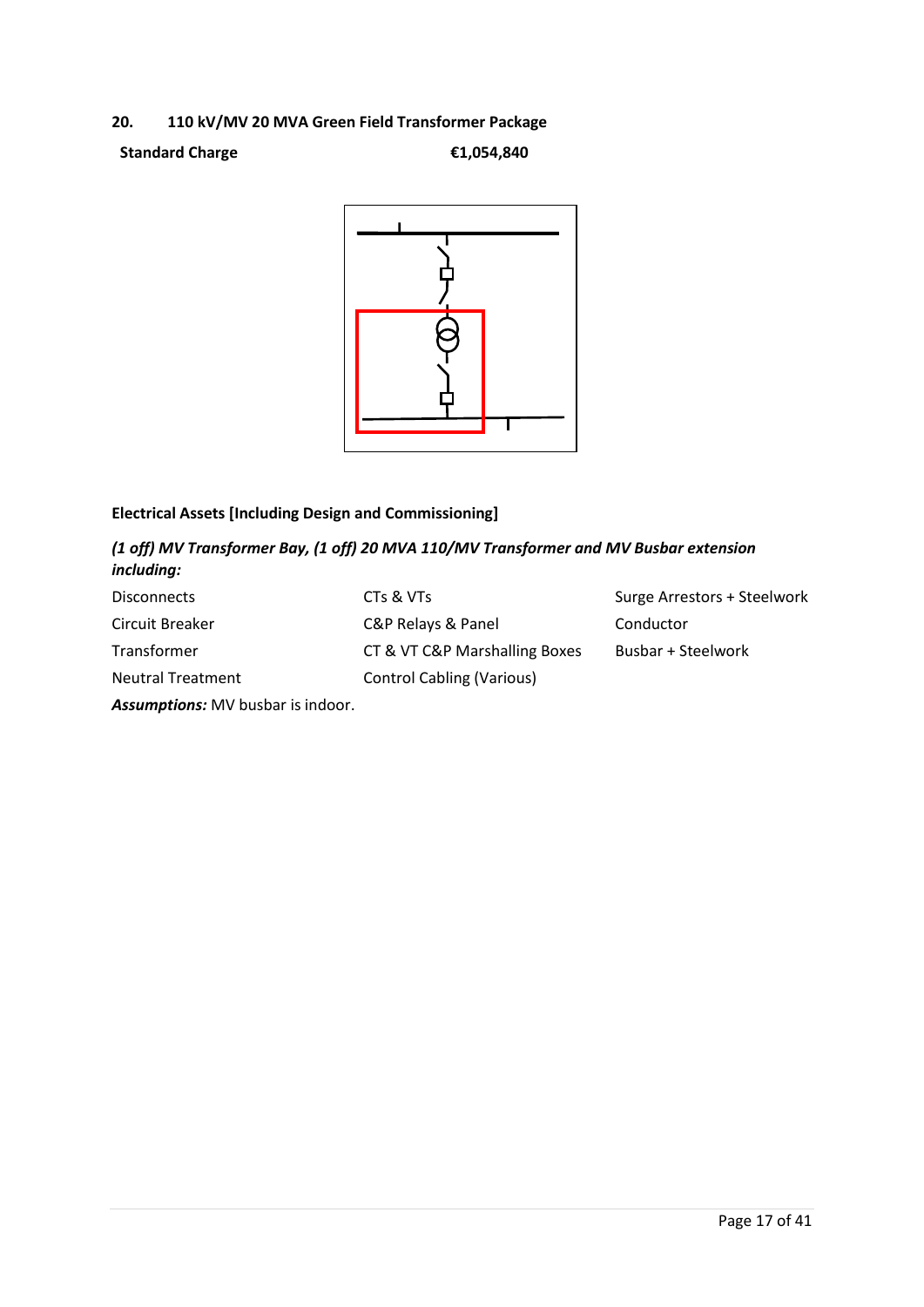#### **21 110 kV/MV 31.5 MVA Green Field Transformer Package**

#### **Standard Charge €1,213,370**



# **Electrical Assets [Including Design and Commissioning]**

*(1 off) MV Transformer Bay, (1 off) 31.5 MVA 110/MV Transformer and MV Busbar extension including:*

| <b>Disconnects</b>       | CTs & VTs                        | Surge Arrestors + Steelwork |
|--------------------------|----------------------------------|-----------------------------|
| Circuit Breaker          | C&P Relays & Panel               | Conductor                   |
| Transformer              | CT & VT C&P Marshalling Boxes    | Busbar + Steelwork          |
| <b>Neutral Treatment</b> | <b>Control Cabling (Various)</b> |                             |
|                          |                                  |                             |

*Assumptions:* MV busbar is indoor.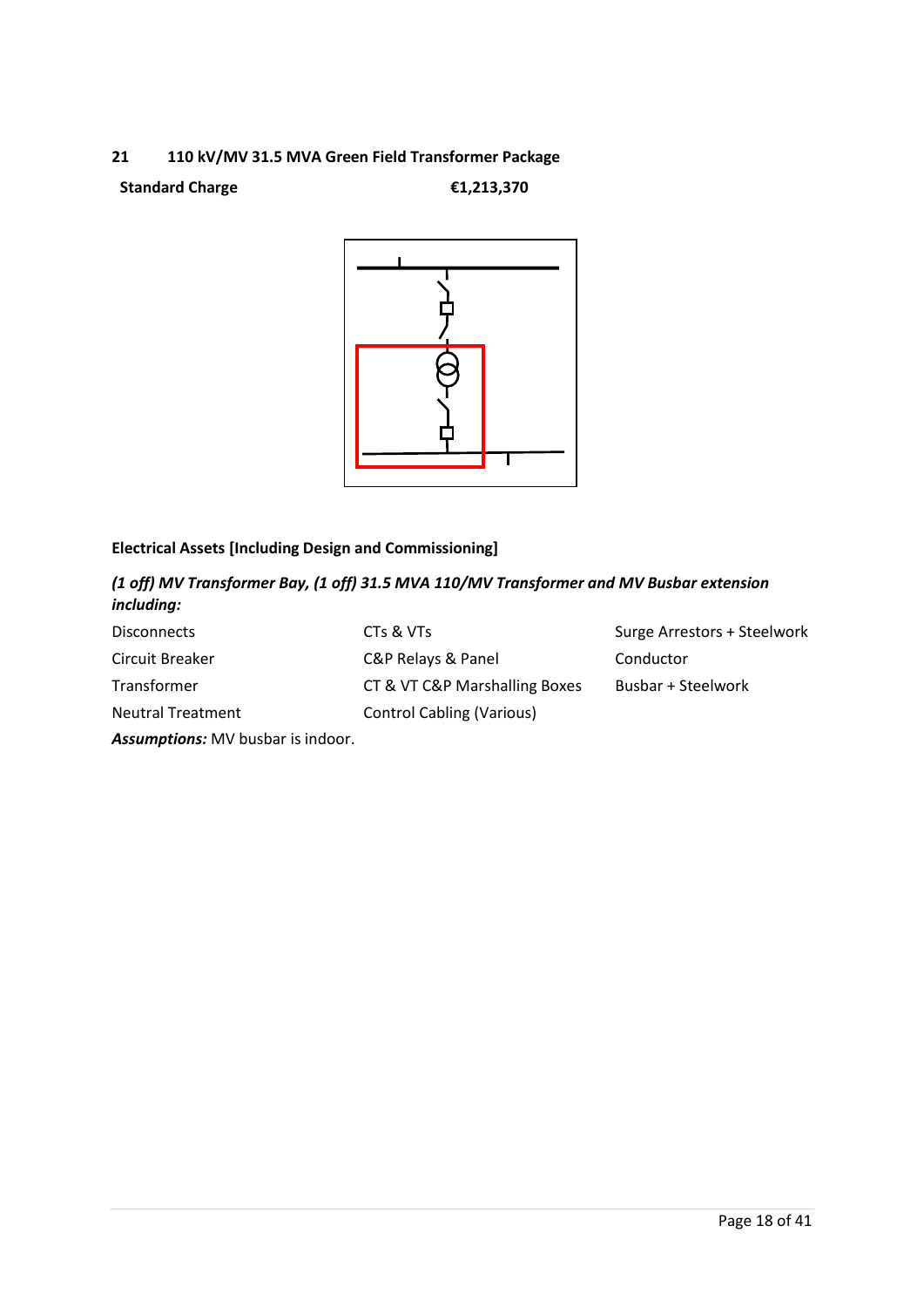#### **23 Uprate 2\*31.5 MVA to 2\*63 MVA Substation**

#### **Standard Charge €3,392,880**



### **Electrical Assets [Including Design and Commissioning]**

### *(2 off) 63 MVA 110/38 kV Transformers, (2 off) 38 kV Transformer Bays, (2 off) 38 kV Line Bays, (1 off) 38 kV Sectionaliser Bay and uprated 38 kV Busbar including:*

| Transformers                                           |                                                                        | CTs & VTs + Steelwork              | <b>Impedance Protection</b>      |  |
|--------------------------------------------------------|------------------------------------------------------------------------|------------------------------------|----------------------------------|--|
| <b>Bund Pumps</b>                                      |                                                                        | CT & VT C&P Marshalling Boxes      | <b>Control Cabling (Various)</b> |  |
| Disconnects + Steelwork                                |                                                                        | <b>Insulator Posts + Steelwork</b> | Conductors & Headgear            |  |
| <b>Circuit Breakers</b>                                |                                                                        | Surge Arrestors + Steelwork        |                                  |  |
|                                                        | (2 off) 110 kV Transformer Bays Protection Upgrading:                  |                                    |                                  |  |
| Transformer Differential                               |                                                                        | <b>Impedance Protection</b>        | <b>Control Cabling (Various)</b> |  |
| Protection                                             |                                                                        | <b>Overcurrent Protection</b>      | <b>C&amp;P Marshalling Boxes</b> |  |
| Telecoms:                                              | Non-SCS                                                                |                                    |                                  |  |
| Assumptions: Lightning protection system not included. |                                                                        |                                    |                                  |  |
|                                                        | BSM metering included.                                                 |                                    |                                  |  |
|                                                        | No change required to ASC or to 38 kV busbar gantries and foundations. |                                    |                                  |  |

- 38 kV bays are pedestal mounted AIS.
- No change required to 110 kV neutral treatment.
- Existing 38 kV protection to be retained.
- Retirement of all upgraded equipment except the transformers is included.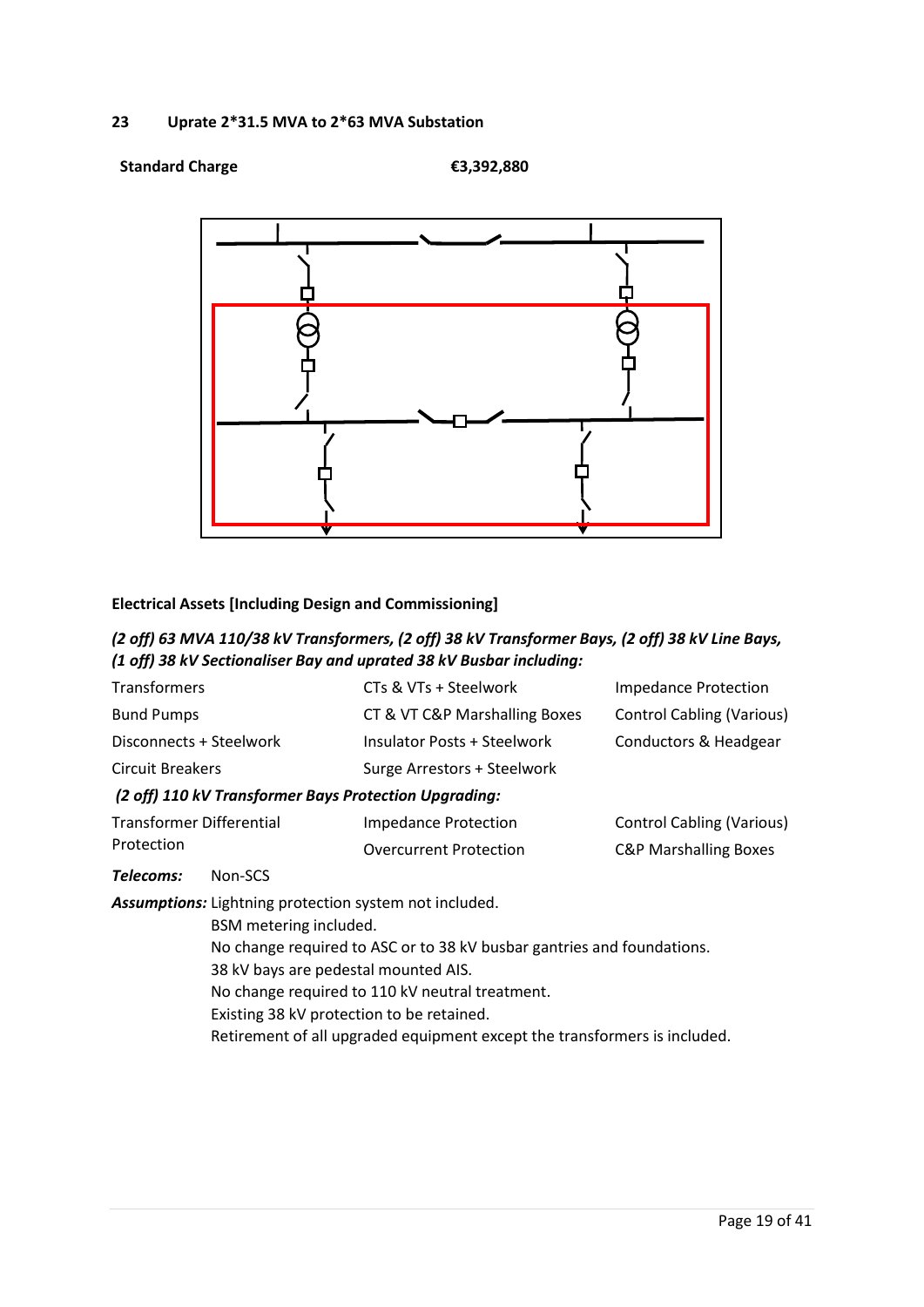#### **24. Civil Works for a Typical Outdoor 110 kV Station**

#### **Indicative Civils Costs for Refund Purposes Only €1,029,000**

*Assumptions:* . This charge is based on the civils cost estimate of a typical 110kV AIS station design of the discontinued charge 'New 110 kV AIS "H-Type" Single Busbar Outdoor Station (Strung Busbar)" *(previous GSC ref 15)*.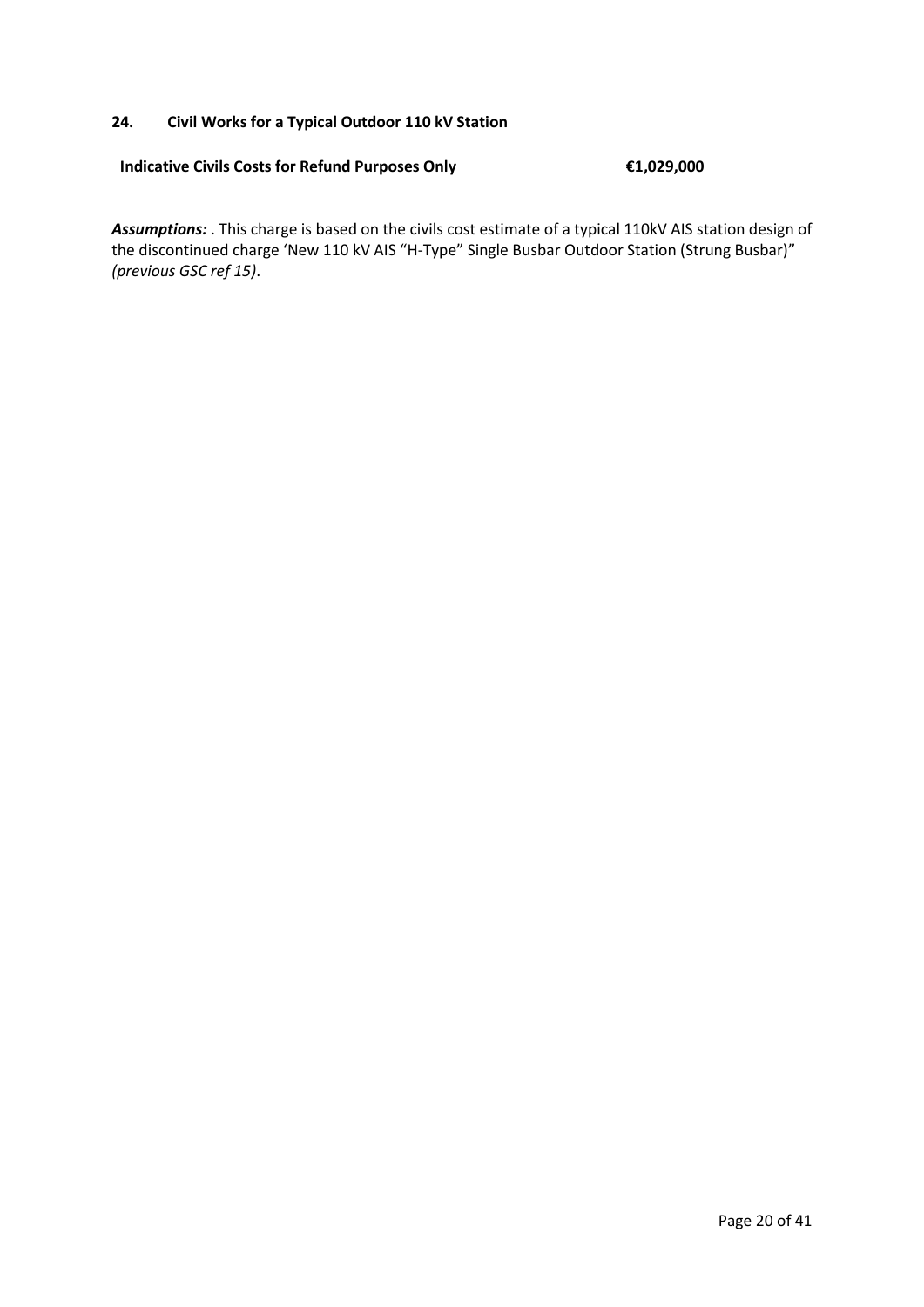# <span id="page-20-0"></span>**SCHEDULE 1D: 38KV STATION STANDARD CHARGES**

|            | Standard Charges – 38 kV Stations Summary                                                         |                        |  |  |
|------------|---------------------------------------------------------------------------------------------------|------------------------|--|--|
| <b>Ref</b> | <b>Description</b>                                                                                | <b>Standard Charge</b> |  |  |
| 26         | 5 MVA 38 kV/MV Green Field Transformer Package                                                    | €746,870               |  |  |
| 28         | 15 MVA 38 kV/MV Green Field Transformer Package                                                   | €938,440               |  |  |
| 29         | Install 5 MVA 38 kV/MV Transformer into Existing Station with 38 kV<br><b>Busbar Extension</b>    | €782,590               |  |  |
| 30         | Install 10 MVA 38 kV/MV Transformer into Existing Station with 38 kV<br><b>Busbar Extension</b>   | €857,660               |  |  |
| 31         | Install 5 MVA 38 kV/MV Transformer into Existing Station without 38 kV<br><b>Busbar Extension</b> | €725,230               |  |  |
| 32         | Install 10 MVA 38 kV/MV Transformer into Existing Station without<br>38 kV Busbar Extension       | €800,320               |  |  |
| 33         | Uprate 2 * 5 MVA station to 2 * 10 MVA                                                            | €1,805,860             |  |  |
| 34         | Civil Works for a Typical Outdoor 38 kV Station (for refund purposes<br>only)                     | €579,960               |  |  |

#### **OVERARCHING ASSUMPTIONS**

#### **1. GENERAL**

All electrical connections are assumed to be standard.

Where a charge involves installation of equipment in an existing station, it is assumed that:

- adequate space is available both electrically and physically,
- common services including protection and earth grids are adequate,
- busbar protection is in place and adequate to cover new bays,
- remote end works are not included,
- current standard contracts for switchgear can be drawn down i.e. the existing station does not require the procurement of non-standard switchgear to facilitate installation in the existing space, except where these items are specifically mentioned as allowed for in the charge.

#### **2. CIVIL WORKS**

No civil works are allowed for in charges 25 - 33.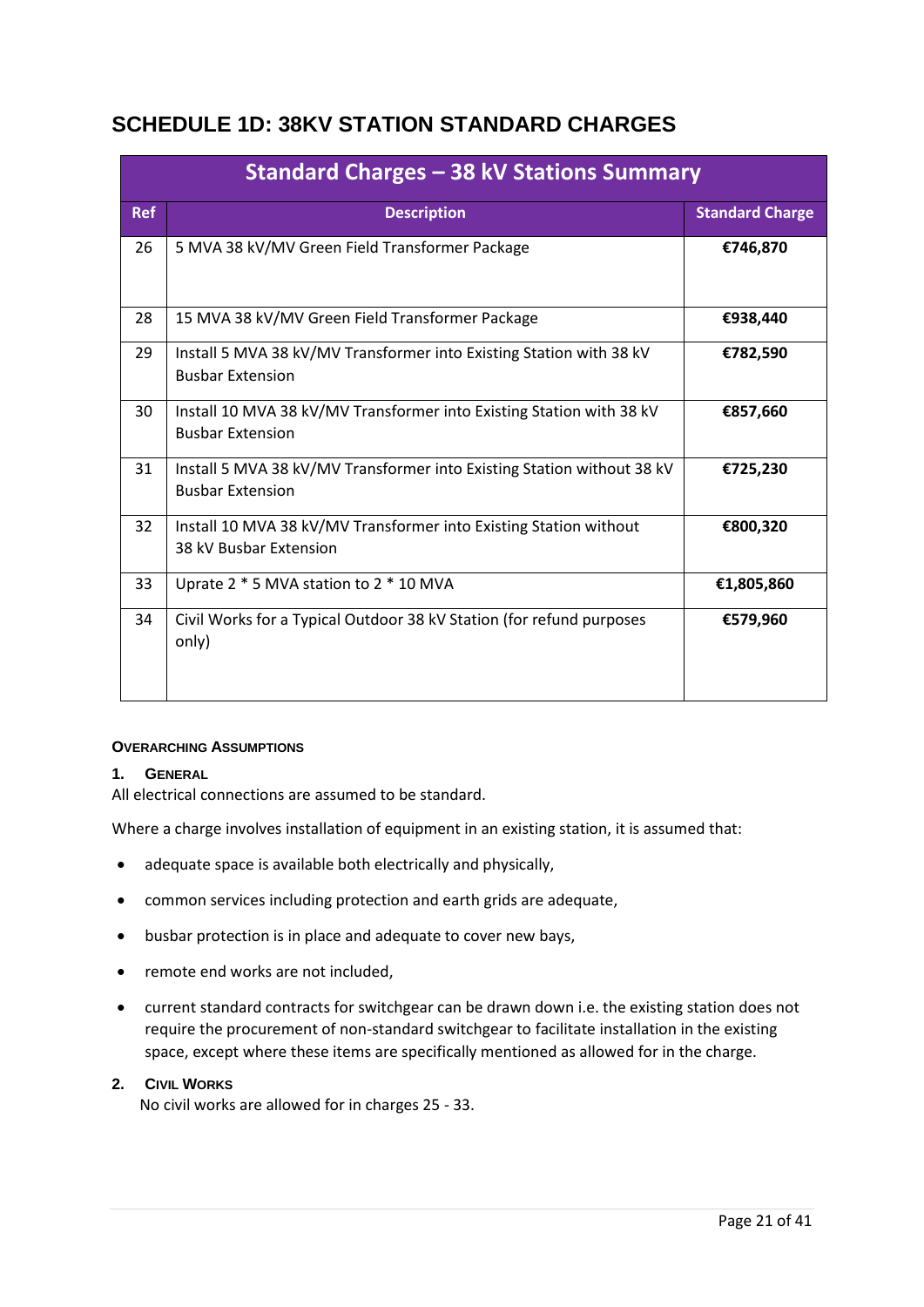#### **26. 5 MVA 38 kV/MV Green Field Transformer Package**

#### **Standard Charge €746,870**



### **Electrical Assets [Including Design and Commissioning]**

### *(1 off) 5 MVA Transformer, (1 off) 38 kV Transformer Bay including Busbar and (1 off) MV Transformer Bay including Busbar including:*

| Transformer              | CTs & VTs                        | <b>Surge Arrestors</b>   |
|--------------------------|----------------------------------|--------------------------|
| <b>Neutral Treatment</b> | CT & VT C&P Marshalling Boxes    | Transformer Bay Busbar + |
| <b>Bund Pump</b>         | <b>Control Cabling (Various)</b> | Steelwork                |
| <b>Disconnects</b>       | C&P Relays & Panel               | Conductor                |
| <b>Circuit Breakers</b>  |                                  |                          |
| Telecoms:<br>SCS.        |                                  |                          |

*Assumptions:* Installation in a new 110 kV or 38 kV station. MV Busbar is indoor.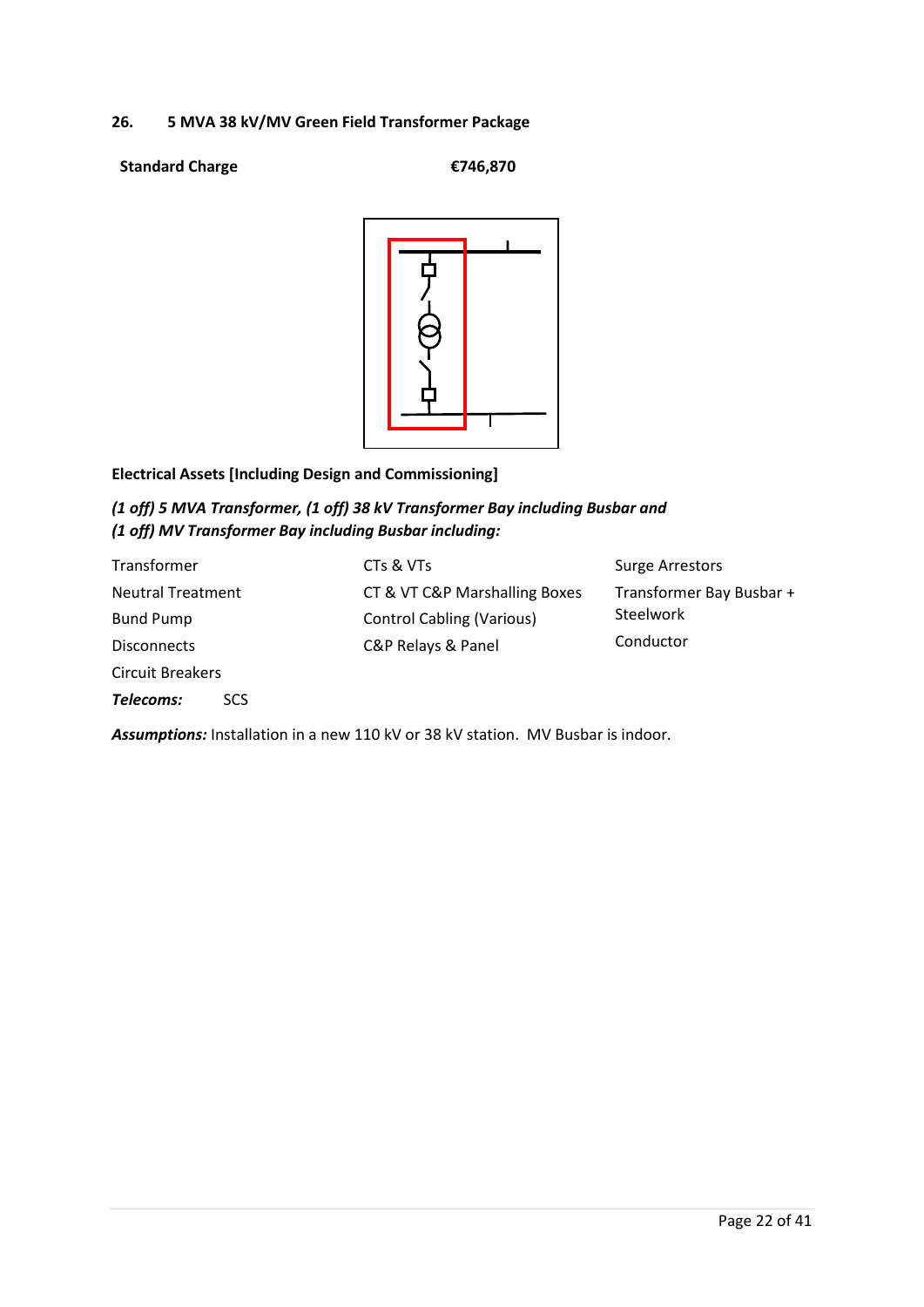#### **28 15 MVA 38 kV/MV Green Field Transformer Package**

#### **Standard Charge €938,440**



### **Electrical Assets [Including Design and Commissioning]**

### *(1 off) 15 MVA Transformer, (1 off) 38 kV Transformer Bay including Busbar and (1 off) MV Transformer Bay including Busbar including:*

| Transformer              | CTs & VTs                        | <b>Surge Arrestors</b>   |
|--------------------------|----------------------------------|--------------------------|
| <b>Neutral Treatment</b> | CT & VT C&P Marshalling Boxes    | Transformer Bay Busbar + |
| <b>Bund Pump</b>         | <b>Control Cabling (Various)</b> | Steelwork                |
| <b>Disconnects</b>       | C&P Relays & Panel               | Conductor                |
| <b>Circuit Breakers</b>  |                                  |                          |
| Telecoms:<br>SCS.        |                                  |                          |

*Assumptions:* Installation in a new 110 kV or 38 kV station. MV Busbar is indoor.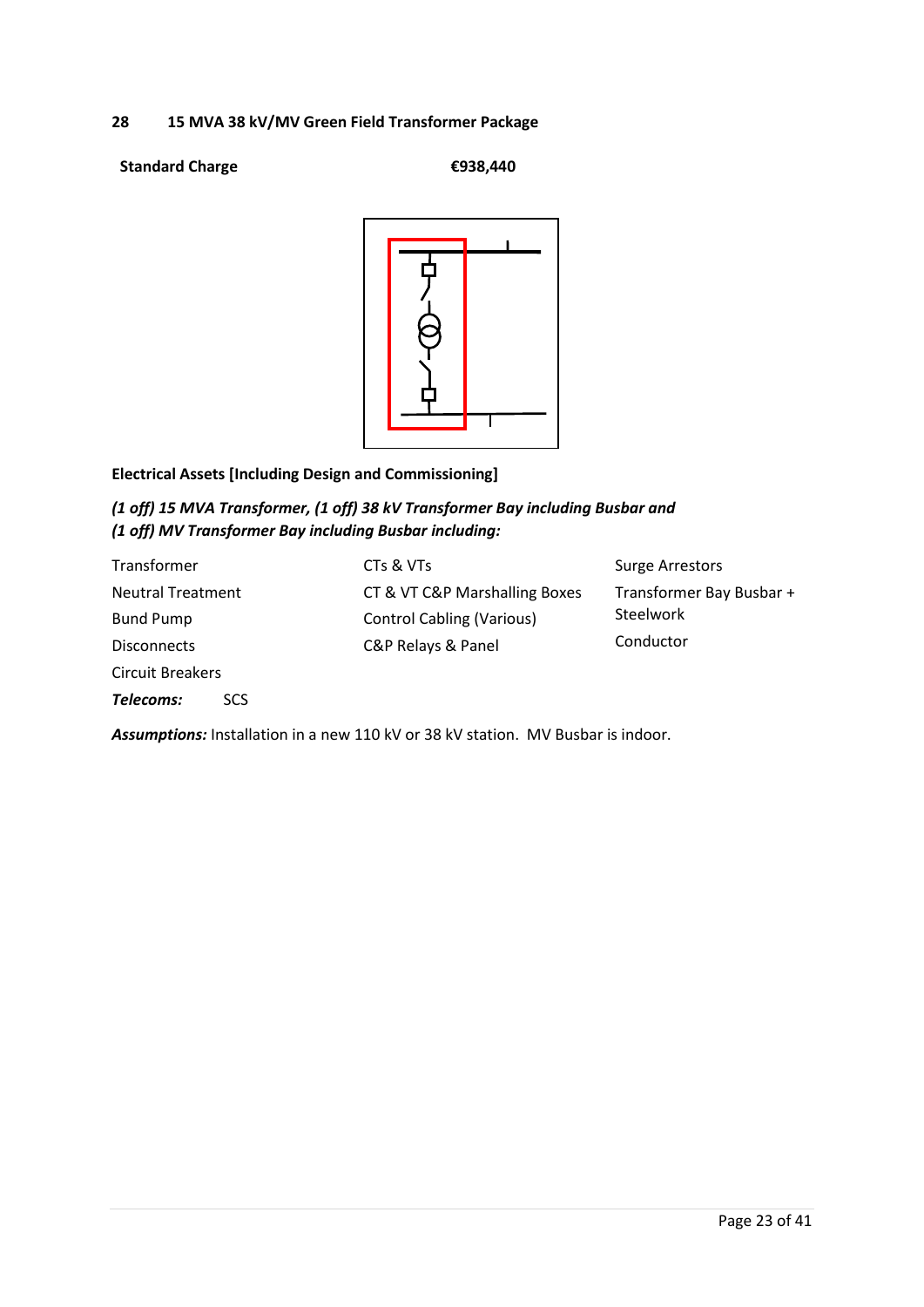#### **29 Install 5 MVA 38 kV/MV Transformer into Existing Station with 38 kV Busbar Extension**

#### **Standard Charge €782,590**



# **Electrical Assets [Including Design and Commissioning]**

*(1 off) 5 MVA 38 kV/MV Transformer, (1 off) 38 kV Transformer Bay, (1 off) MV Transformer Bay and 38 kV Busbar Extension including:*

| Transformer                      | <b>AIS Circuit Breakers</b>   | Earths                   |
|----------------------------------|-------------------------------|--------------------------|
| <b>Neutral Treatment</b>         | CTs & VTs                     | Conductors               |
| <b>Bund Pump</b>                 | <b>Surge Arrestors</b>        | 38 kV & MV Bay Steelwork |
| <b>Control Cabling (Various)</b> | C&P Relays & Panels           | 38 kV Busbar & Steelwork |
| <b>Disconnects</b>               | CT & VT C&P Marshalling Boxes |                          |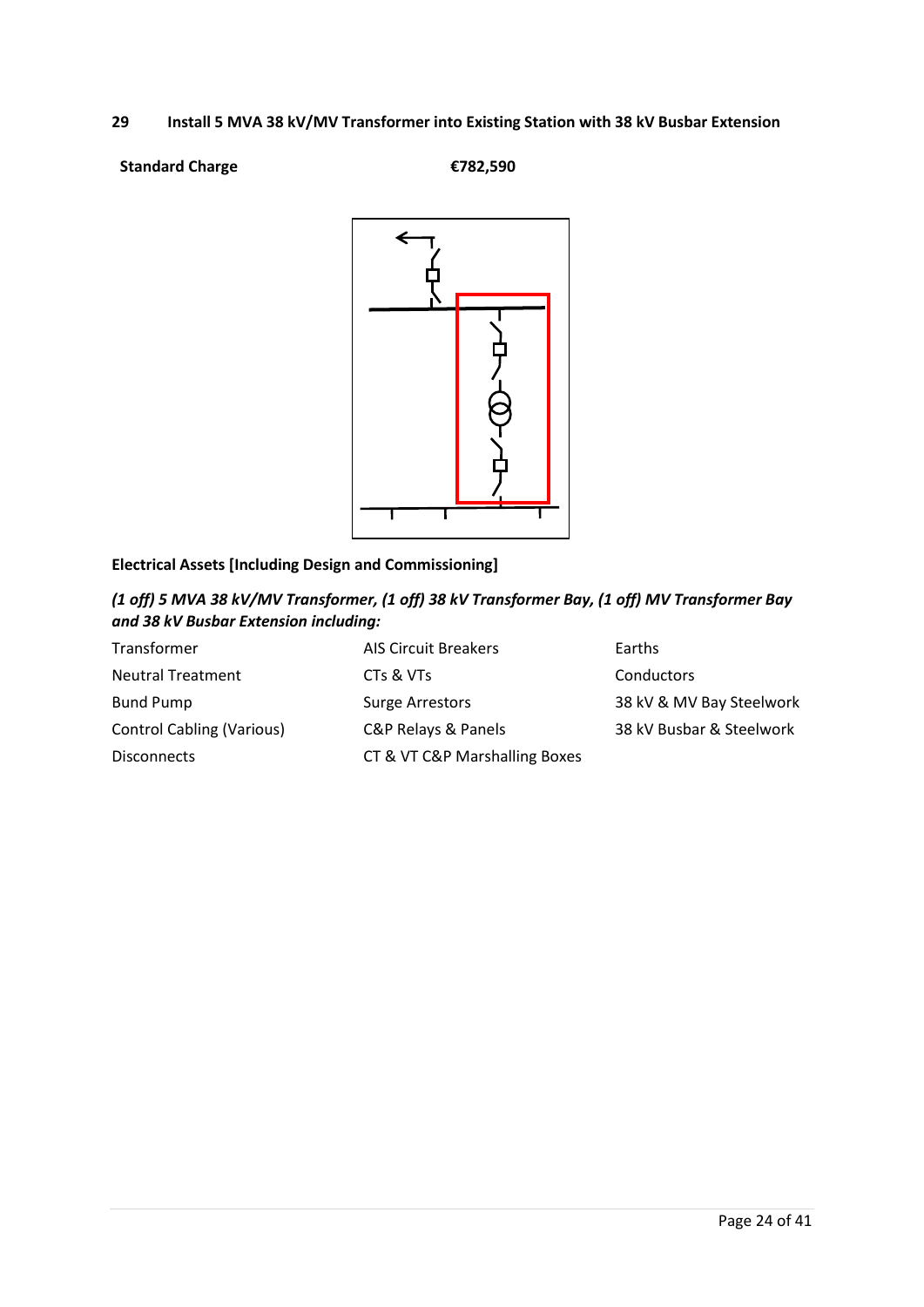#### **30 Install 10 MVA 38 kV/MV Transformer into Existing Station with 38 kV Busbar Extension**

#### **Standard Charge €857,660**



# **Electrical Assets [Including Design and Commissioning]**

*(1 off) 10 MVA 38 kV/MV Transformer, (1 off) 38 kV Transformer Bay, (1 off) MV Transformer Bay and 38 kV Busbar Extension including:*

| <b>AIS Circuit Breakers</b>   | Earths                   |
|-------------------------------|--------------------------|
| CTs & VTs                     | Conductors               |
| <b>Surge Arrestors</b>        | 38 kV & MV Bay Steelwork |
| C&P Relays & Panels           | 38 kV Busbar & Steelwork |
| CT & VT C&P Marshalling Boxes |                          |
|                               |                          |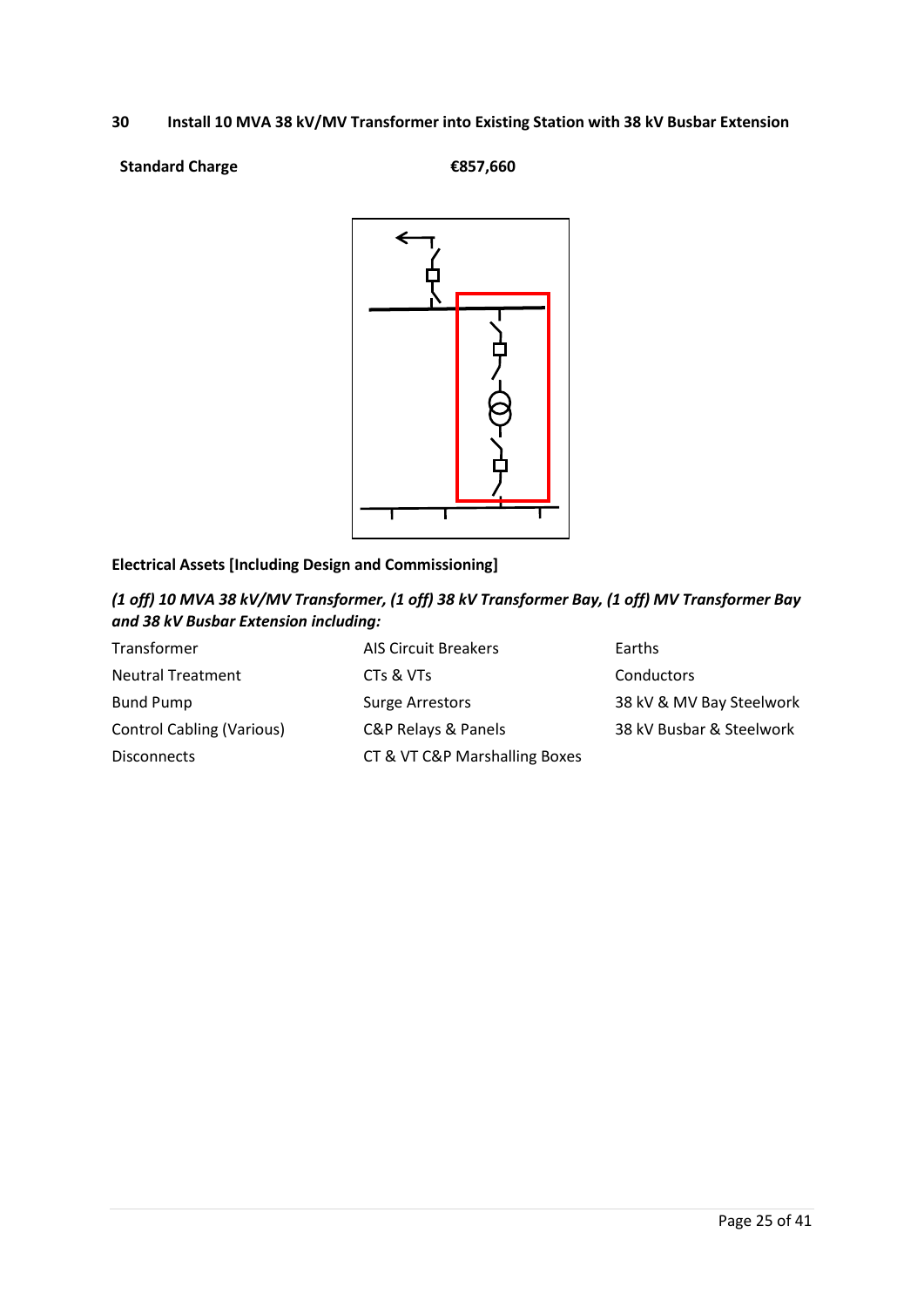#### **31 Install 5 MVA 38 kV/MV Transformer into Existing Station without 38 kV Busbar Extension**

#### **Standard Charge €725,230**



# **Electrical Assets [Including Design and Commissioning]**

*(1 off) 5 MVA 38 kV/MV Transformer, (1 off) 38 kV Transformer Bay and (1 off) MV Transformer Bay including:*

| Transformer                      | <b>AIS Circuit Breakers</b>   | <b>Surge Arrestors</b>  |
|----------------------------------|-------------------------------|-------------------------|
| <b>Neutral Treatment</b>         | CTs & VTs                     | Earths                  |
| <b>Bund Pump</b>                 | C&P Relays & Panels           | Conductors              |
| <b>Control Cabling (Various)</b> | CT & VT C&P Marshalling Boxes | 38kV & MV Bay Steelwork |
| <b>Disconnects</b>               |                               |                         |

*Assumptions:* Spare 38 kV bay available with short cable run to transformer position.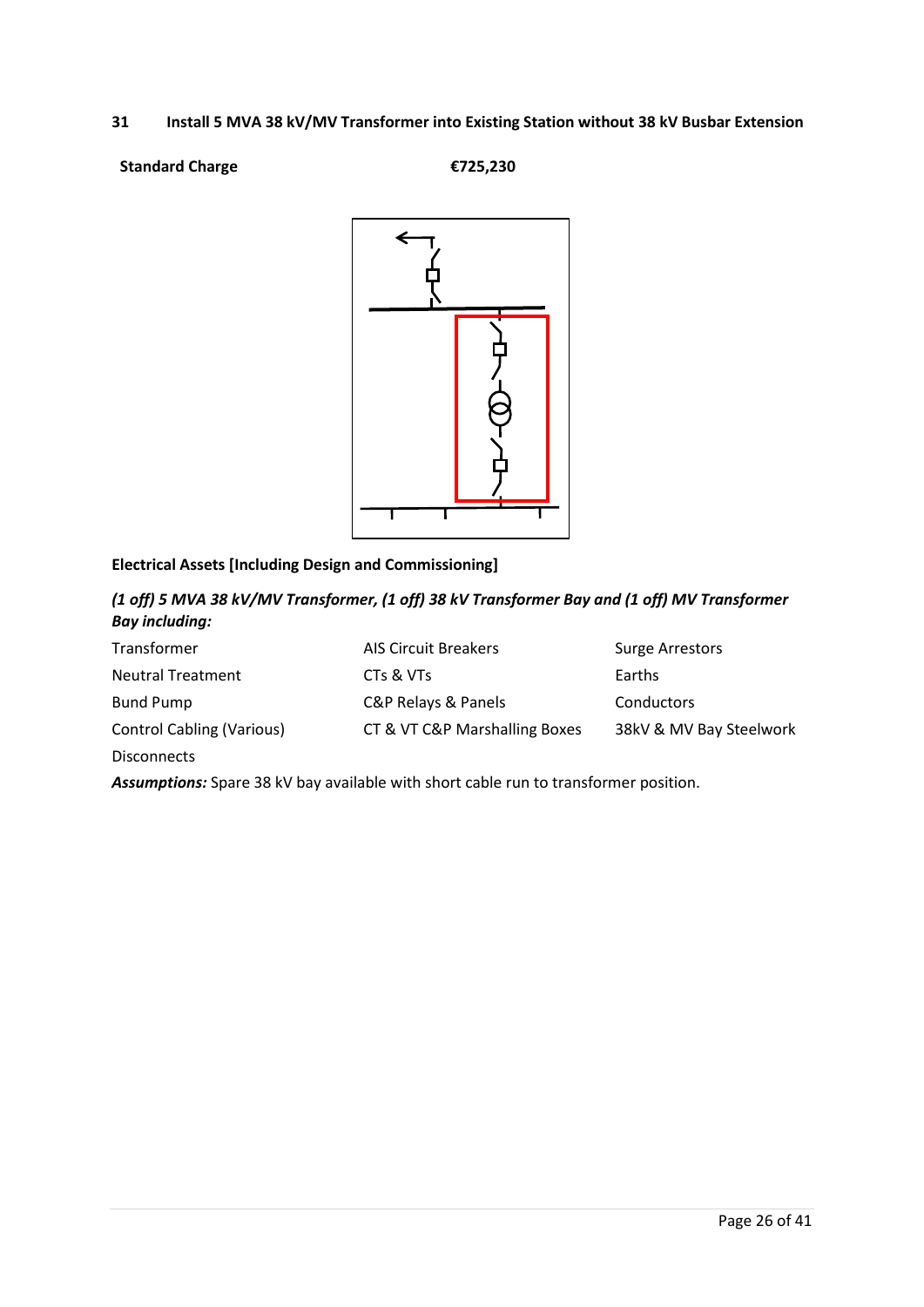#### **32. Install 10 MVA 38 kV/MV Transformer into Existing Station without 38 kV Busbar Extension**

**Standard Charge €800,320**



### **Electrical Assets [Including Design and Commissioning]**

*(1 off) 10 MVA 38 kV/MV Transformer, (1 off) 38 kV Transformer Bay and (1 off) MV Transformer Bay including:*

| Transformer                      | <b>AIS Circuit Breakers</b>   | <b>Surge Arrestors</b>  |
|----------------------------------|-------------------------------|-------------------------|
| <b>Neutral Treatment</b>         | CTs & VTs                     | Earths                  |
| <b>Bund Pump</b>                 | C&P Relays & Panels           | <b>Conductors</b>       |
| <b>Control Cabling (Various)</b> | CT & VT C&P Marshalling Boxes | 38kV & MV Bay Steelwork |
| <b>Disconnects</b>               |                               |                         |

*Assumptions:* Spare 38kV bay available with short cable run to transformer position.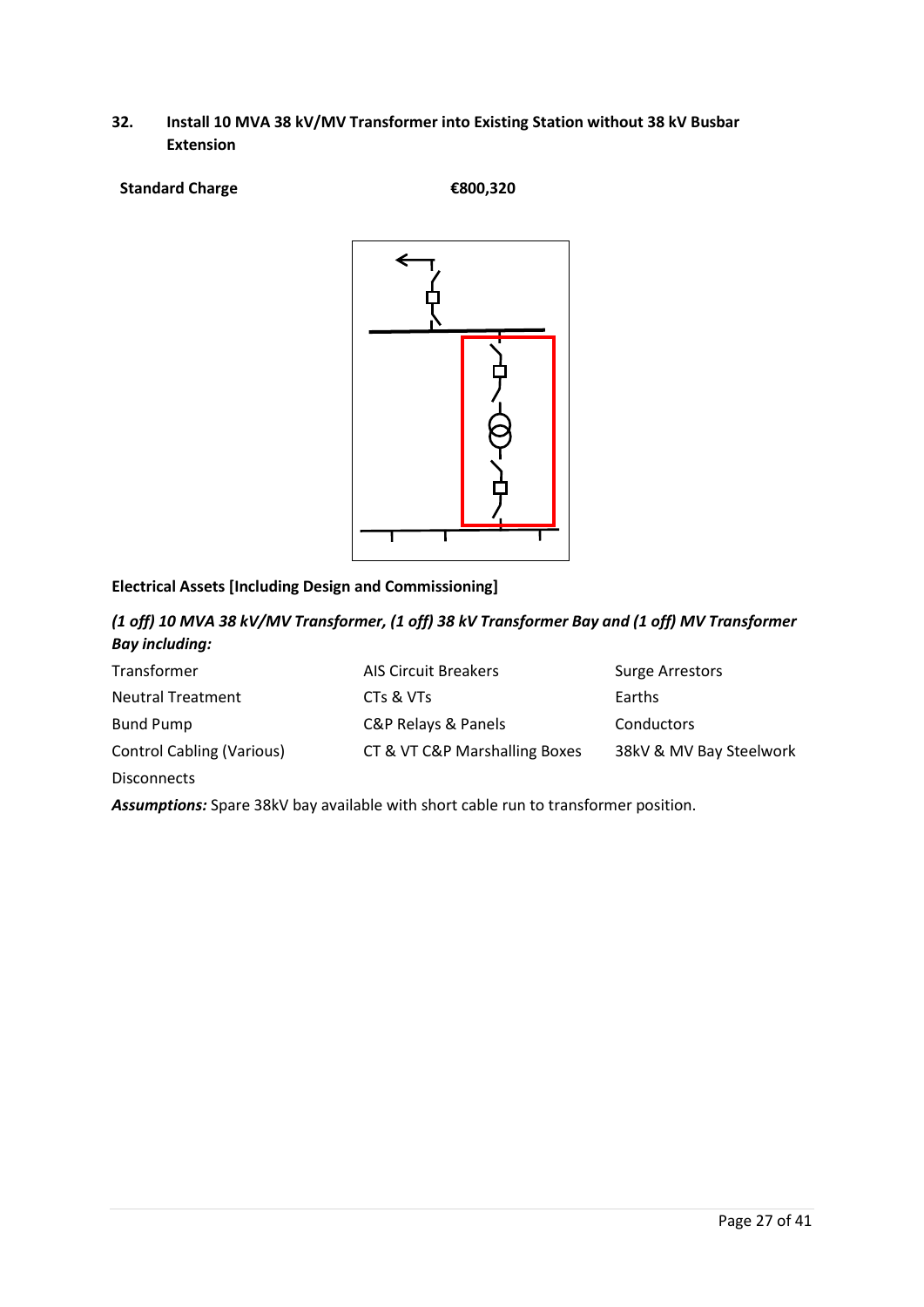#### **Standard Charge €1,805,860**



#### **Electrical Assets [Including Design and Commissioning]**

### *(2 off) 38 kV Transformer Bays, 38 kV Busbar uprating, (2 off) 10 MVA 38 kV/MV Transformers, (2 off) MV Transformer Bays, MV Busbar uprating and Control Room including:*

| <b>AIS Circuit Breakers</b> | <b>Control Cabling (Various)</b> | <b>Busbar &amp; Steelwork</b> |
|-----------------------------|----------------------------------|-------------------------------|
| <b>Transformers</b>         | C&P Relays                       | Earths                        |
| <b>Bund Pumps</b>           | C&P Mimic & Signal Boxes         | <b>Battery Charger</b>        |
| <b>Neutral Treatment</b>    | <b>C&amp;P Marshalling Boxes</b> | Distribution Board            |

*Telecoms:* RTU

*Assumptions:* Fit-out of control building with AAP, DC System mimics etc. included but transfer of remaining substation protection for other lines/transformers from existing control room into the proposed control room is not included.

> Retirement of all old plant which is not being reused (excepting transformers) included.

Reusing 38kV disconnects, CTs & VTs.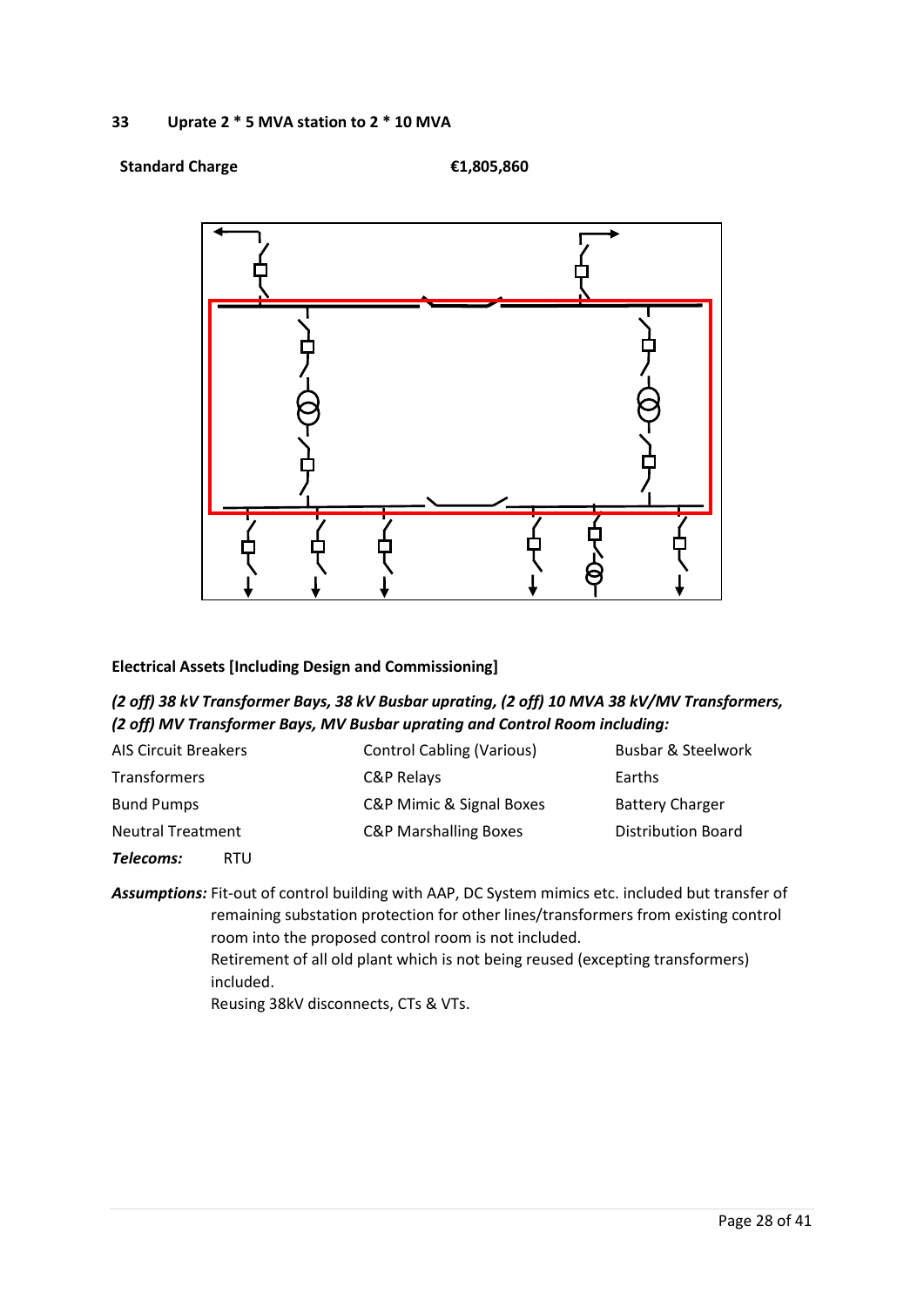#### **34 Civil Works for a Typical Outdoor 38kV Station**

**Indicative Civils Costs for Refund Purposes Only €579,960**

*Assumptions:* This charge is based on the civils cost estimate of or typical 38kV AIS station design of the discontinued charge "New 2\*5 MVA Station" *(previous GSC ref 25)*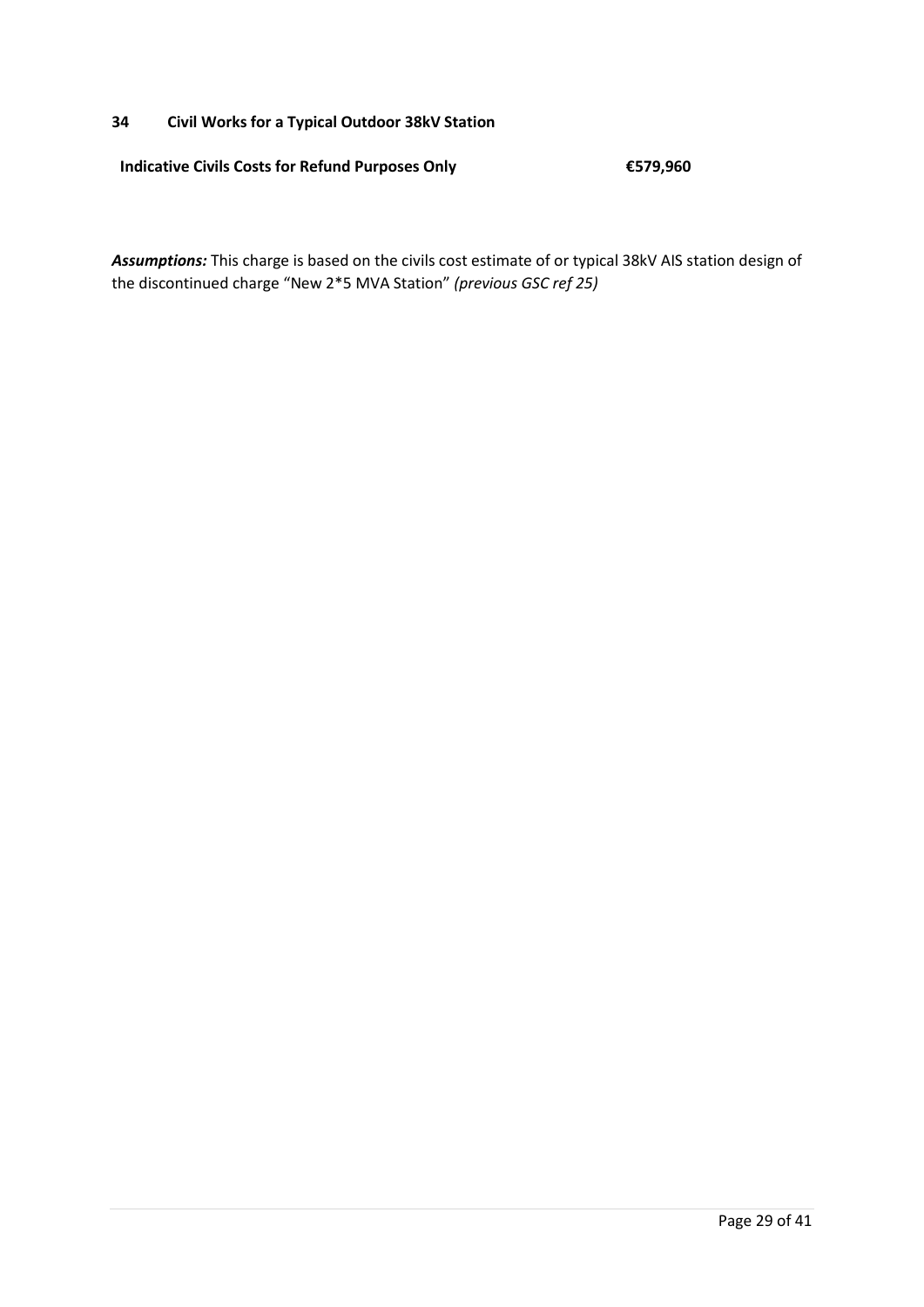# <span id="page-29-0"></span>**SCHEDULE 1E: MISCELLANEOUS STATION STANDARD CHARGES**

| <b>Standard Charges – Miscellaneous Stations Summary</b> |                                                                                               |                        |  |
|----------------------------------------------------------|-----------------------------------------------------------------------------------------------|------------------------|--|
| <b>Ref</b>                                               | <b>Description</b>                                                                            | <b>Standard Charge</b> |  |
| 35                                                       | New 110 kV AIS Line bay in existing 110 kV Single Busbar Outdoor<br><b>Station</b>            | €669,700               |  |
| 36                                                       | 38 kV Cubicle in 38 kV Station                                                                | €246,890               |  |
| 37                                                       | 38 kV Cubicle in 110 kV Station                                                               | €285,280               |  |
| 38                                                       | MV Cubicle in 110 kV or 38 kV station                                                         | €196,370               |  |
| 55                                                       | Installation of 110kV NVD (Neutral Voltage Displacement) Protection<br>(on both Transformers) | €177,850               |  |

#### **OVERARCHING ASSUMPTIONS**

#### **1. GENERAL**

All electrical connections are assumed to be standard.

Where a charge involves installation of equipment in an existing station, it is assumed that:

- adequate space is available both electrically and physically,
- common services including protection and earth grids are adequate,
- busbar protection is in place and adequate to cover new bays,
- remote end works are not included,
- current standard contracts for switchgear can be drawn down i.e. the existing station does not require the procurement of non-standard switchgear to facilitate installation in the existing space,

Except where these items are specifically mentioned as allowed for in the charge.

#### **2. CIVIL WORKS**

No Civil works are allowed for in charges 35-38 and 55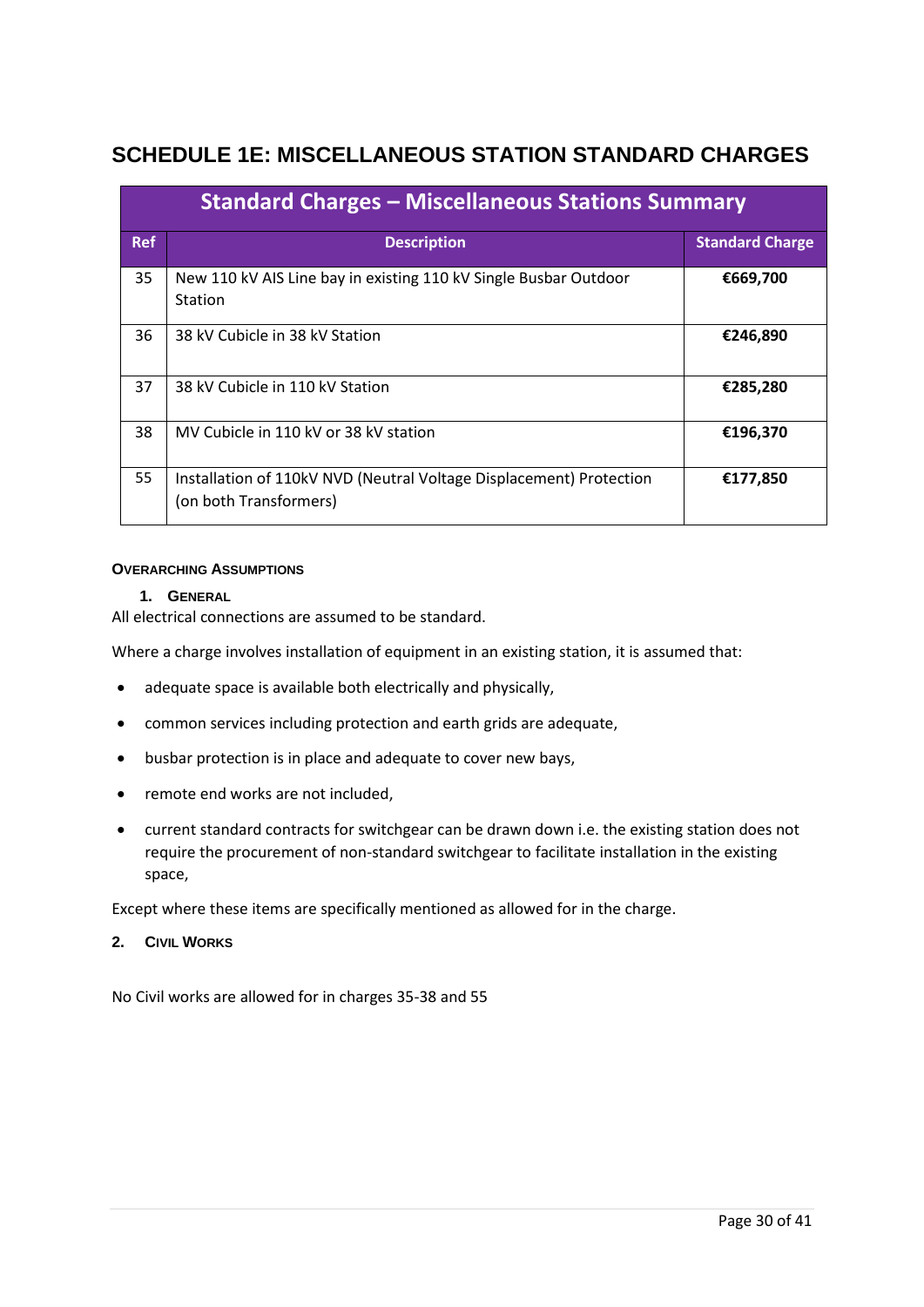# **35. New 110 kV AIS Line Bay in Existing 110 kV Single Busbar Outdoor Station**

#### **Standard Charge €669,700**



# **Electrical Assets [Including Design and Commissioning]**

# *(1 off) 110 kV Line Bay including:*

| Disconnects + Steelwork |                            | Surge Arrestors + Steelwork      | CT & VT C&P Marshalling Boxes |
|-------------------------|----------------------------|----------------------------------|-------------------------------|
| Circuit Breaker         |                            | Insulator Posts + Steelwork      | C&P Relays & Panel            |
| CTs & VTs + Steelwork   |                            | <b>Control Cabling (Various)</b> | Conductor                     |
| Telecoms:               | SCS / RTU connection works |                                  |                               |

*Assumptions:* Strung/tubular busbar.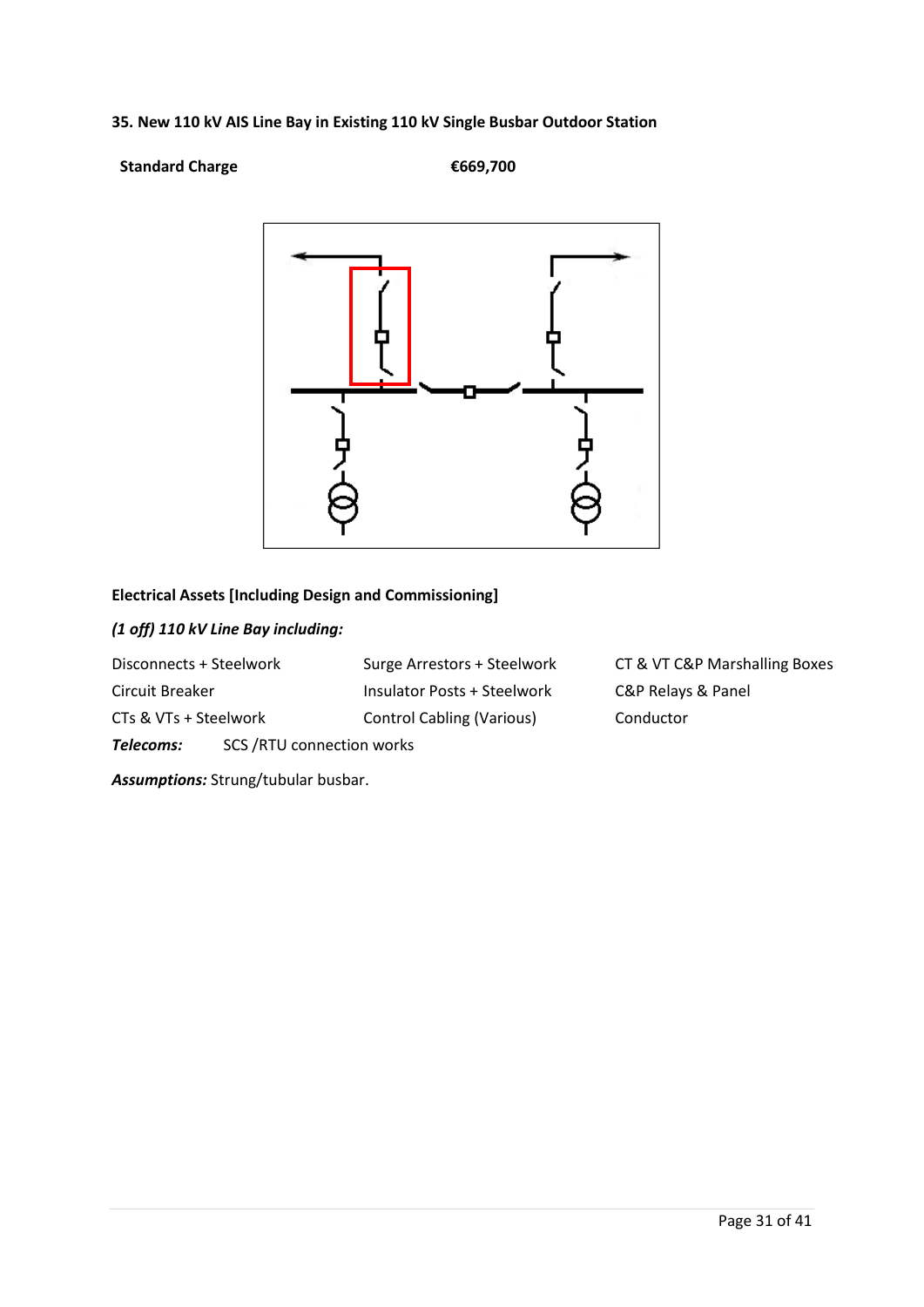#### **36 38 kV Cubicle in 38 kV Station**

# **Standard Charge €246,890**



# **Electrical Assets [Including Design and Commissioning]**

# *(1 off) 38 kV Cubicle including:*

| <b>Disconnects</b><br><b>AIS Circuit Breaker</b> |                                                                                                                                                                                                               | <b>Control Cabling (Various)</b><br>CT & VT C&P Marshalling Boxes | Conductor<br>Bay Busbar & Steelwork |
|--------------------------------------------------|---------------------------------------------------------------------------------------------------------------------------------------------------------------------------------------------------------------|-------------------------------------------------------------------|-------------------------------------|
| CTs & VTs                                        |                                                                                                                                                                                                               | C&P Relays & Panel                                                |                                     |
| Telecoms:                                        | <b>SCS /RTU connection works</b>                                                                                                                                                                              |                                                                   |                                     |
|                                                  | <b>Assumptions:</b> Outdoor ground mounted cubicle;<br>Spare 38kV bay available;<br>Max design voltage 52kV;<br><b>BIL 250kV:</b><br>Busbar load rating 1000-1250A;<br>Busbar fault rating 20kA for 1 second. | Power frequency withstand voltage of 95kV;                        |                                     |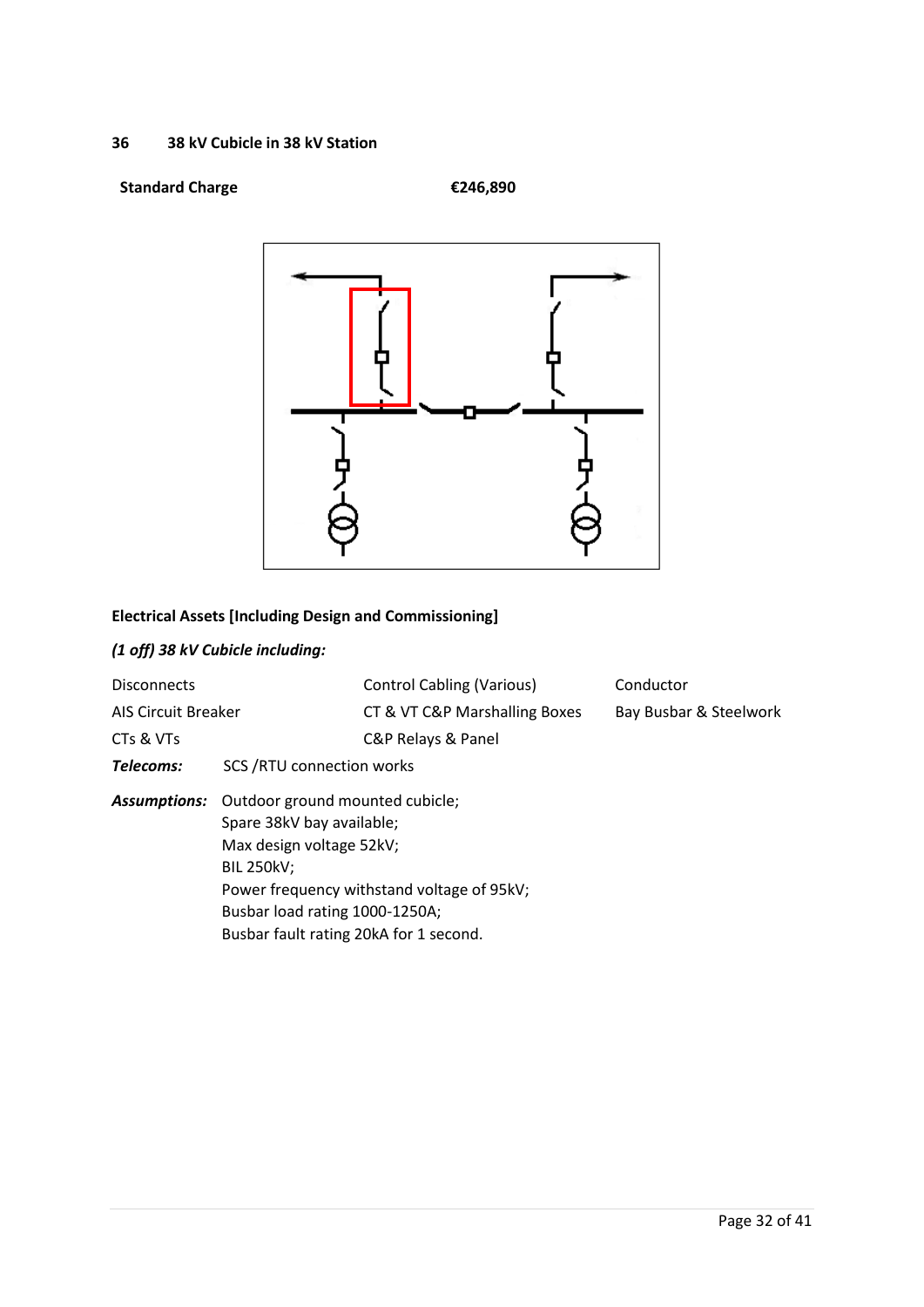#### **37. 38 kV Cubicle in 110 kV Station**

#### **Standard Charge €285,280**



# **Electrical Assets [Including Design and Commissioning]**

# *(1 off) 38 kV Cubicle including:*

| <b>Disconnects</b>         |                                                                                                                                                                                           | <b>Control Cabling (Various)</b>           | C&P Relays & Panel |
|----------------------------|-------------------------------------------------------------------------------------------------------------------------------------------------------------------------------------------|--------------------------------------------|--------------------|
| <b>AIS Circuit Breaker</b> |                                                                                                                                                                                           | CT & VT C&P Marshalling Box                | Conductor          |
| CTs & VTs                  |                                                                                                                                                                                           |                                            |                    |
| Telecoms:                  | <b>SCS /RTU connection works</b>                                                                                                                                                          |                                            |                    |
| Assumptions:               | Outdoor ground mounted cubicle;<br>Spare 38kV bay available;<br>Max design voltage 52kV;<br><b>BIL 250kV;</b><br>Busbar load rating 1000-1250A;<br>Busbar fault rating 20kA for 1 second. | Power frequency withstand voltage of 95kV; |                    |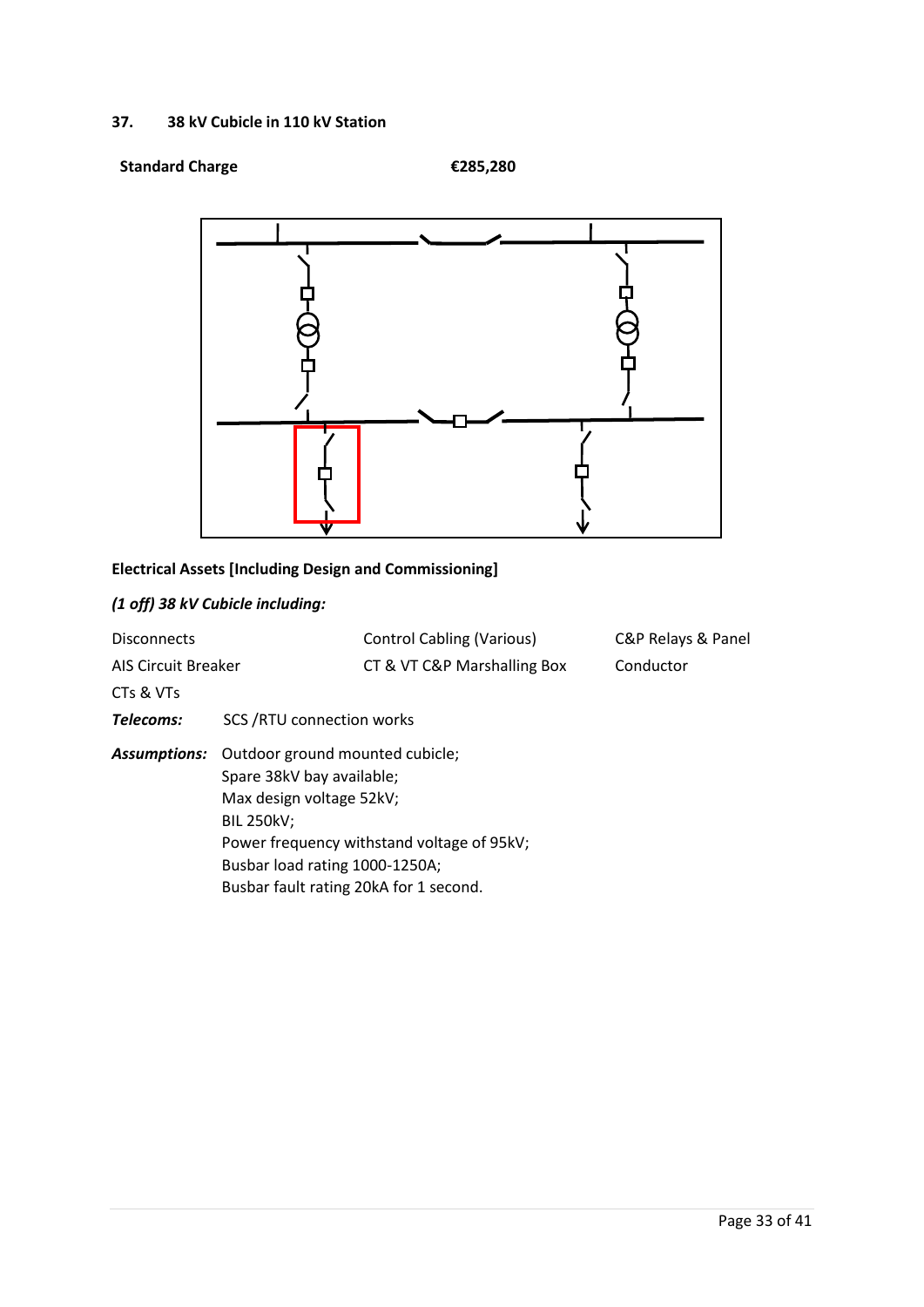#### **38. MV Cubicle in 110 kV or 38 kV Station**

#### **Standard Charge €196,370**



#### **Electrical Assets [Including Design and Commissioning]**

# *(1 off) MV Cubicle including:*

| <b>AIS Circuit Breaker</b>                                            |                                                   | CTs & VTs                               | <b>Control Cabling (Various)</b> |
|-----------------------------------------------------------------------|---------------------------------------------------|-----------------------------------------|----------------------------------|
| <b>Disconnects</b>                                                    |                                                   | <b>MV Busbar &amp; Steelwork</b>        | C&P Relays & Panel               |
| Telecoms:                                                             | SCS.                                              |                                         |                                  |
|                                                                       | <b>Assumptions:</b> Existing MV busbar available; |                                         |                                  |
| Spare bay available;<br>Max design voltage 24kV;<br><b>BIL 125kV;</b> |                                                   |                                         |                                  |
|                                                                       |                                                   | Bay has all standard MV functionality;  |                                  |
|                                                                       |                                                   |                                         |                                  |
|                                                                       |                                                   |                                         |                                  |
|                                                                       |                                                   | Power frequency withstand voltage 50kV; |                                  |

Busbar load rating 2000A, fault rating 20kA for 1 second;

Protection relays to include earth fault, overcurrent, directional sensitive earth fault.

|            | <b>Individual Design Assumptions</b>                                                                |                                                                                                                                                                                                                                                                                                                            |  |
|------------|-----------------------------------------------------------------------------------------------------|----------------------------------------------------------------------------------------------------------------------------------------------------------------------------------------------------------------------------------------------------------------------------------------------------------------------------|--|
| <b>Ref</b> | <b>Description</b>                                                                                  | <b>Design Assumptions</b>                                                                                                                                                                                                                                                                                                  |  |
| 55         | Installation of 110kV NVD<br>(Neutral Voltage Displacement)<br>Protection (on both<br>Transformers) | 110 kV Neutral VT installed on a base adjacent to power<br>transformer in an existing substation<br>Connection to the power transformer via overhead<br>conductor<br>NVD protection relay installed in a new cabinet<br>Based on standard layout, elevation and electrical<br>schematic drawings.<br>Excludes civil works. |  |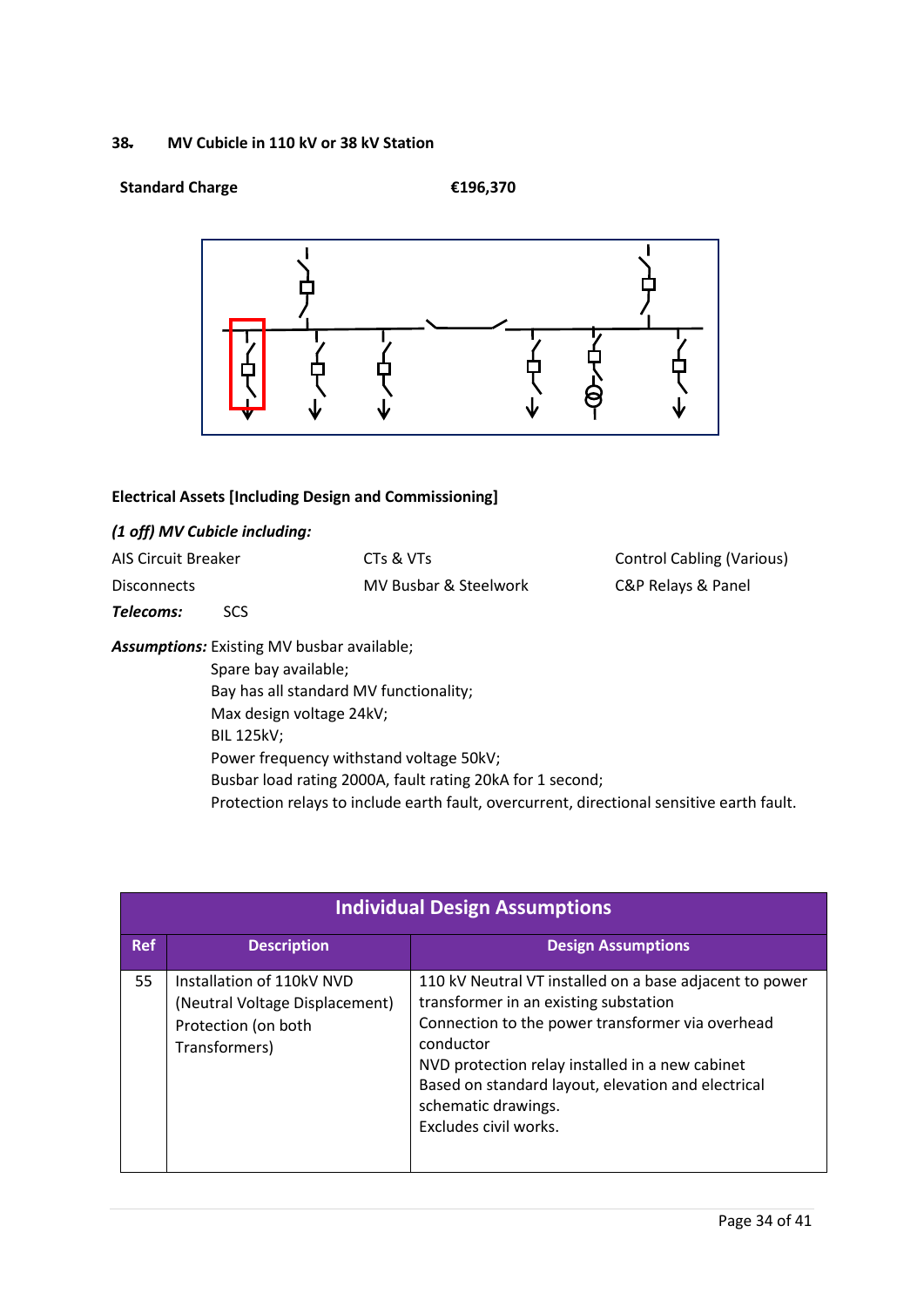# <span id="page-34-0"></span>**SCHEDULE 1F: METERING STANDARD CHARGES**

|            | <b>Standard Charges - Metering Summary</b>                                                                             |                        |
|------------|------------------------------------------------------------------------------------------------------------------------|------------------------|
| <b>Ref</b> | <b>Description</b>                                                                                                     | <b>Standard Charge</b> |
| 41         | 38 kV Meter and Power Quality                                                                                          | €51,580                |
| 42         | MV Metering and Power Quality < 10 MVA                                                                                 | €24,980                |
| 43         | MV Metering and Power Quality < 10 MVA (where MV CB is being<br>charged as part of EGIP installation, no need for KKK) | €19,160                |
| 44         | MV Metering and Power Quality >= 10 MVA                                                                                | €26,530                |
| 45         | MV Metering and Power Quality >= 10 MVA (where CB is being charged<br>as part of EGIP installation, no need for KKK)   | €20,690                |

#### **ASSUMPTIONS**

1. Metering costs are included in all charges (41-45).

These assume only one set of meters installed.

In the case of > 10 MVA (i.e. charges 41, 44 & 45) the set also includes check meters.

In the event that additional meter sets are required (e.g. for reasons of supplier contracts) then additional charges will apply.

- 2. CTs & VTs are included in all charges.
- 3. Power quality meters and transducers are included in all charges.
- 4. Charges 42 and 44 include KKK units. They assume EGIP not installed.

#### **NOTE**

The metering charges for Power Quality in items 41, 42, 43, 44, and 45 will change as the current Power Quality equipment is becoming obsolete and is subject to a tendering process. The revised charges will cover the costs for the new power quality metering technology, communication equipment, configuration and installation of communication equipment, and IT infrastructure and software licenses for the system management and data analysis. The annual Operation and Maintenance (O&M) charges will change to include the annual data communication costs for transmitting the power quality information from the power quality meters to the central database for data analysis.

Any Customer that pays their Second Stage Payment in 2019 will have the current Power Quality equipment installed and charged accordingly. Any Customer that pays its Second Stage Payment after 2019 may (at the discretion of ESB Networks) have the new Power Quality equipment installed and will be charged accordingly. These new rates will not be known until after the associated procurement process is complete.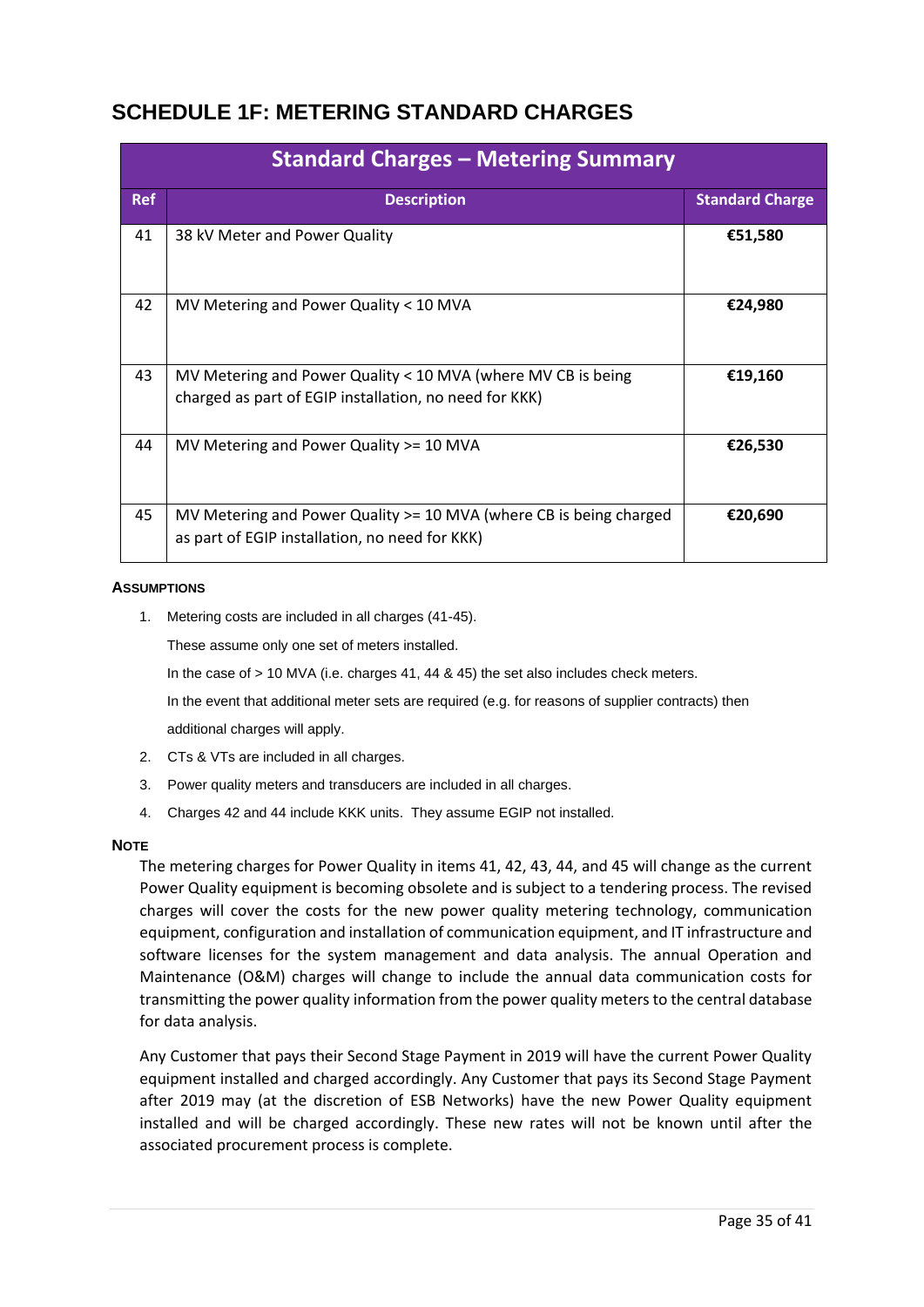# <span id="page-35-0"></span>**SCHEDULE 1G: COMMUNICATIONS & PROTECTION STANDARD CHARGES**

|            | <b>Standard Charges - Communications &amp; Protection Summary</b>                                                               |                        |
|------------|---------------------------------------------------------------------------------------------------------------------------------|------------------------|
| <b>Ref</b> | <b>Description</b>                                                                                                              | <b>Standard Charge</b> |
| 46         | Protection Implementation for MV Connections with MEC < 2 MW                                                                    | €38,020                |
| 47         | SCADA & Communications Implementation for MV Connections with<br>$MEC \ge 2 MW$                                                 | €55,480                |
| 49         | Protection & Switchgear for Standard MV Connection (Basic G10 type<br>Connection)                                               | €49,360                |
| 50         | Switchgear & Embedded Generation Interface Protection (EGIP) for an<br>MV Connection (Full fit-out of Generator Sub Connection) | €201,270               |
| 50a        | Switchgear & Embedded Generation Interface Protection (EGIP) for an MV<br><b>Connection, Standard Module Substation</b>         | €257,250               |
| 51         | Embedded Generation Interface Protection (EGIP) for a 38 kV<br>Connection                                                       | €79,810                |
| 52         | Embedded Generation Interface Protection (EGIP) for a 110 kV<br>Connection                                                      | €86,540                |

#### **ASSUMPTIONS**

- 1. Embedded Generation Interface Protection (Charges 49-52) is designed to standard.
- 2. No civil works required.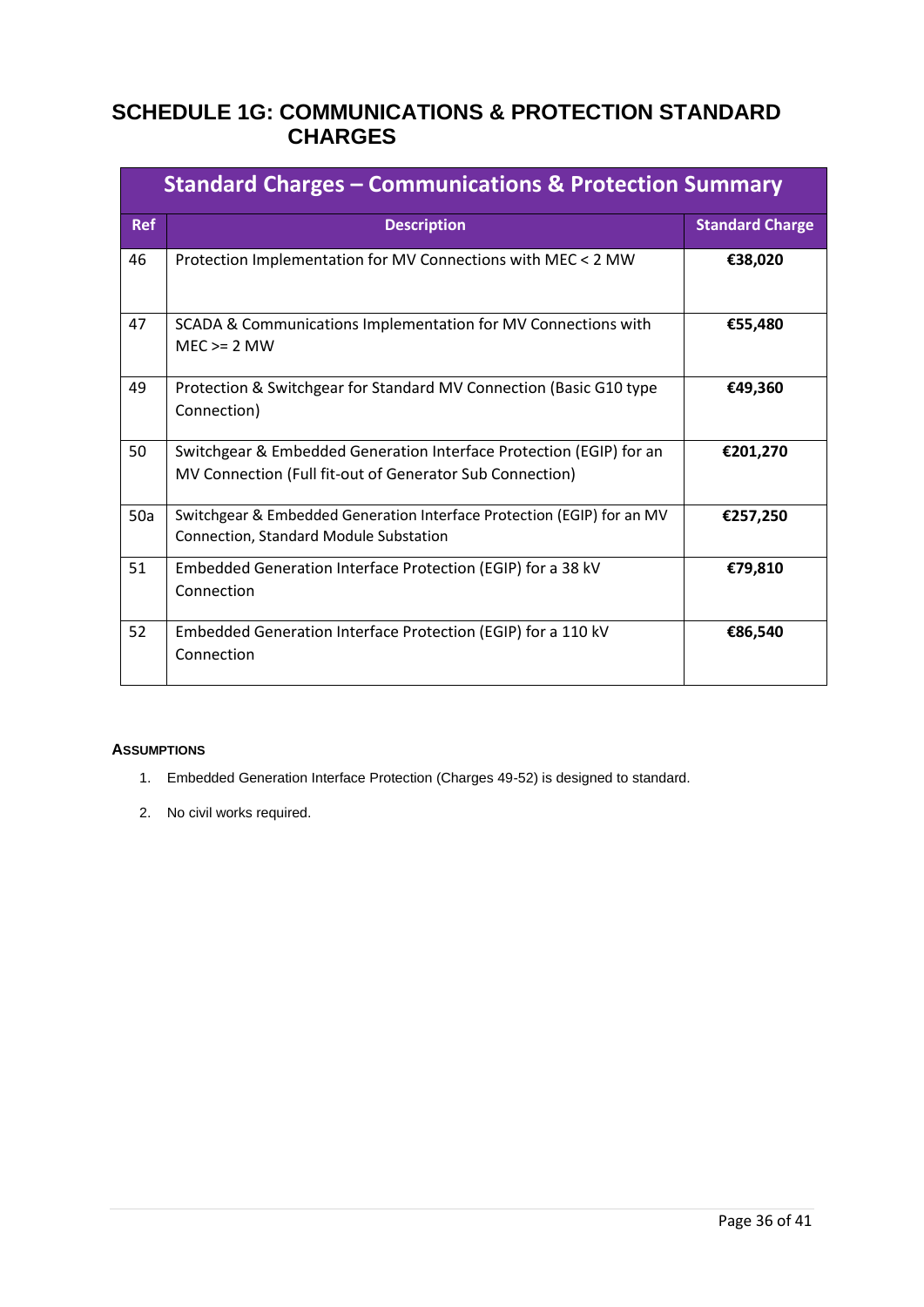|            | <b>Individual Design Assumptions</b>                                                                                                                                         |                                                                                                                                                                                                                                                                                                                                                                                                                                                                                                                                                                                                                         |  |
|------------|------------------------------------------------------------------------------------------------------------------------------------------------------------------------------|-------------------------------------------------------------------------------------------------------------------------------------------------------------------------------------------------------------------------------------------------------------------------------------------------------------------------------------------------------------------------------------------------------------------------------------------------------------------------------------------------------------------------------------------------------------------------------------------------------------------------|--|
| <b>Ref</b> | <b>Description</b>                                                                                                                                                           | <b>Design Assumptions</b>                                                                                                                                                                                                                                                                                                                                                                                                                                                                                                                                                                                               |  |
| 46         | Protection Implementation for<br>MV Connections with MEC < 2<br><b>MW</b>                                                                                                    | Nulec recloser to be installed<br>Recloser to be installed between the metering CT/VT and<br>the customer MV tail cables.                                                                                                                                                                                                                                                                                                                                                                                                                                                                                               |  |
| 47         | <b>SCADA and Protection</b><br>Implementation for MV<br>Connections with MEC >= 2 MW                                                                                         | Nulec recloser to be installed as part of charge #49<br>Remote control facilities for NULEC recloser required<br>Recloser to be installed between the metering CT/VT and<br>the customer MV tail cables.<br>Includes RTU, DSO SCADA & Polling Radio.                                                                                                                                                                                                                                                                                                                                                                    |  |
| 49         | Protection & Switchgear for<br><b>Standard MV Connection (Basic</b><br>G10 type Connection)                                                                                  | Installation of Nulec recloser & RMU KKK Switch on<br>purpose-built frame, including associated electrical<br>cabling & terminations for basic G10 type connection.<br>Recloser to be installed between the metering CT/VT and<br>the customer MV tail cables                                                                                                                                                                                                                                                                                                                                                           |  |
| 50         | Switchgear & Embedded<br><b>Generation Interface Protection</b><br>(EGIP) for an MV Connection<br>(Full fit-out of Generator Sub<br>Connection)                              | Installation of EGIP protection & NX Plus Switchgear<br>(Siemens type).<br>Full electrical fit-out of a new purpose built mini-station<br>building for generator connection at MV. Includes<br>protection relays for MV EGIP, full cubicle Switchgear fit-<br>out (NX Plus); AAP alarm panel, batteries, chargers,<br>cabinets, distribution board, accessories, signals and<br>telecommunications, for complete MV EGIP connection.<br>Building and civils works by generator.                                                                                                                                         |  |
| 50a<br>51  | Switchgear & Embedded<br><b>Generation Interface Protection</b><br>(EGIP) for an MV Connection,<br><b>Standard Module Substation</b><br><b>Embedded Generation Interface</b> | ESB Networks Standard Module (ESB Networks switch<br>room only)<br>Installation of EGIP protection & NX Plus Switchgear<br>(Siemens type).<br>Full electrical fit-out of a new purpose built mini-station<br>building for generator connection at MV.<br>Includes protection relays for MV EGIP, full cubicle<br>Switchgear fit-out (NX Plus); AAP alarm panel, batteries,<br>chargers, cabinets, distribution board, accessories,<br>signals and telecommunications, for complete MV EGIP<br>connection.<br>Foundation plinth civil works by generator customer.<br>Installation of EGIP protection only for generator |  |
|            | Protection (EGIP) for a 38 kV<br>Connection                                                                                                                                  | connection at an existing 38kV station.<br>Includes relays, cabinet, cabling, marshalling kiosk, and<br>associated EGIP telecom works.                                                                                                                                                                                                                                                                                                                                                                                                                                                                                  |  |
| 52         | <b>Embedded Generation Interface</b><br>Protection (EGIP) for a 110 kV<br>Connection                                                                                         | Installation of EGIP protection only for generator<br>connection at an existing 110kV station.<br>I Includes relays, cabinet, cabling, marshalling kiosk, and<br>associated EGIP telecom works.                                                                                                                                                                                                                                                                                                                                                                                                                         |  |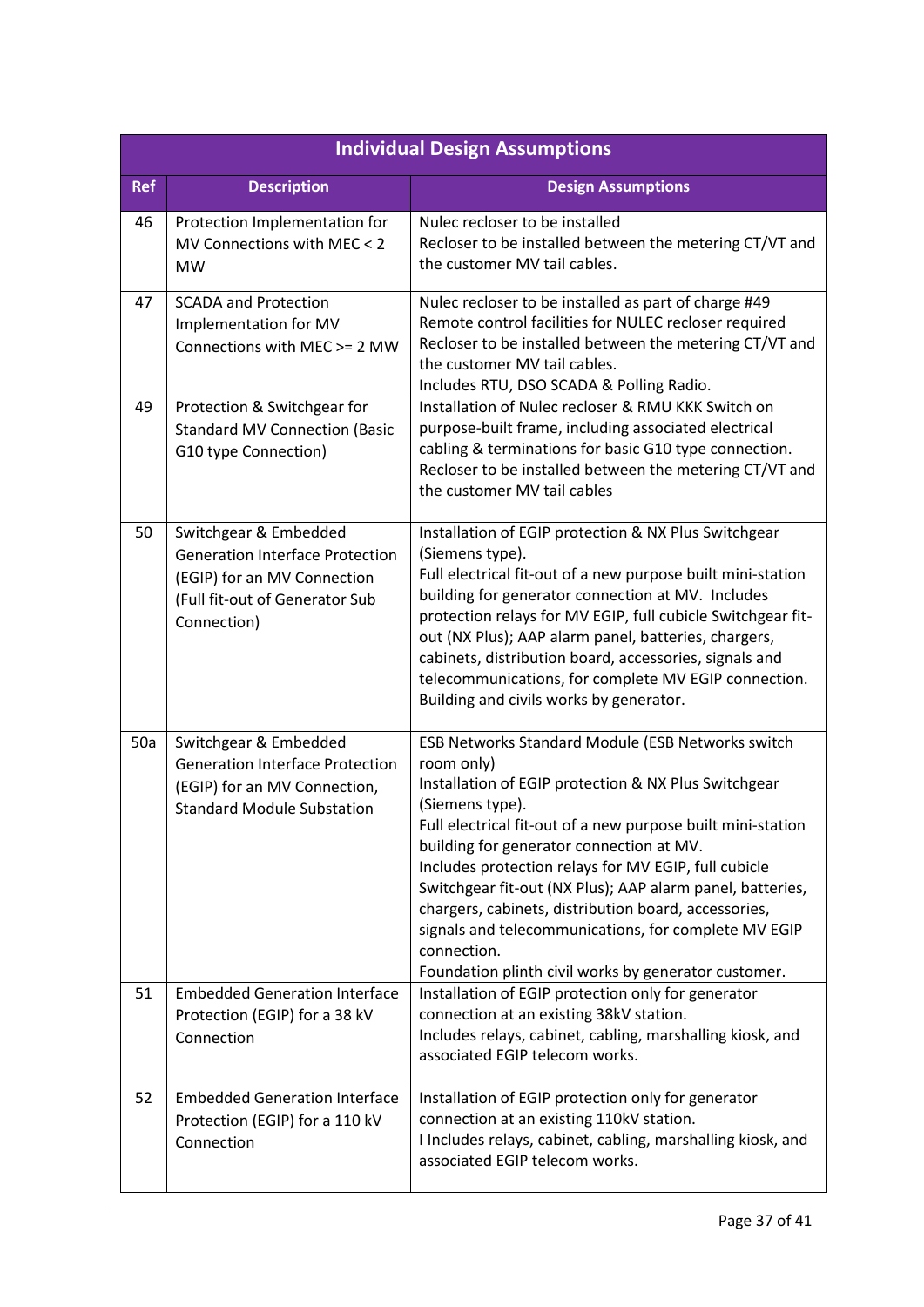# <span id="page-37-0"></span>**SCHEDULE 1H: 38 KV CUSTOMER COMPOUND [AT GENERATOR SITE] STANDARD CHARGES**

| Standard Charges – 38 kV Customer Compound [At Generator Site]<br><b>Summary</b> |                                                                                               |                        |
|----------------------------------------------------------------------------------|-----------------------------------------------------------------------------------------------|------------------------|
| <b>Ref</b>                                                                       | <b>Description</b>                                                                            | <b>Standard Charge</b> |
| 53                                                                               | ESB Networks Compound with Over-the-Fence Connection to<br>Developer - Overhead Connection    | €515,400               |
| 54                                                                               | ESB Networks Compound with Over-the-Fence Connection to<br>Developer - Underground Connection | €549,350               |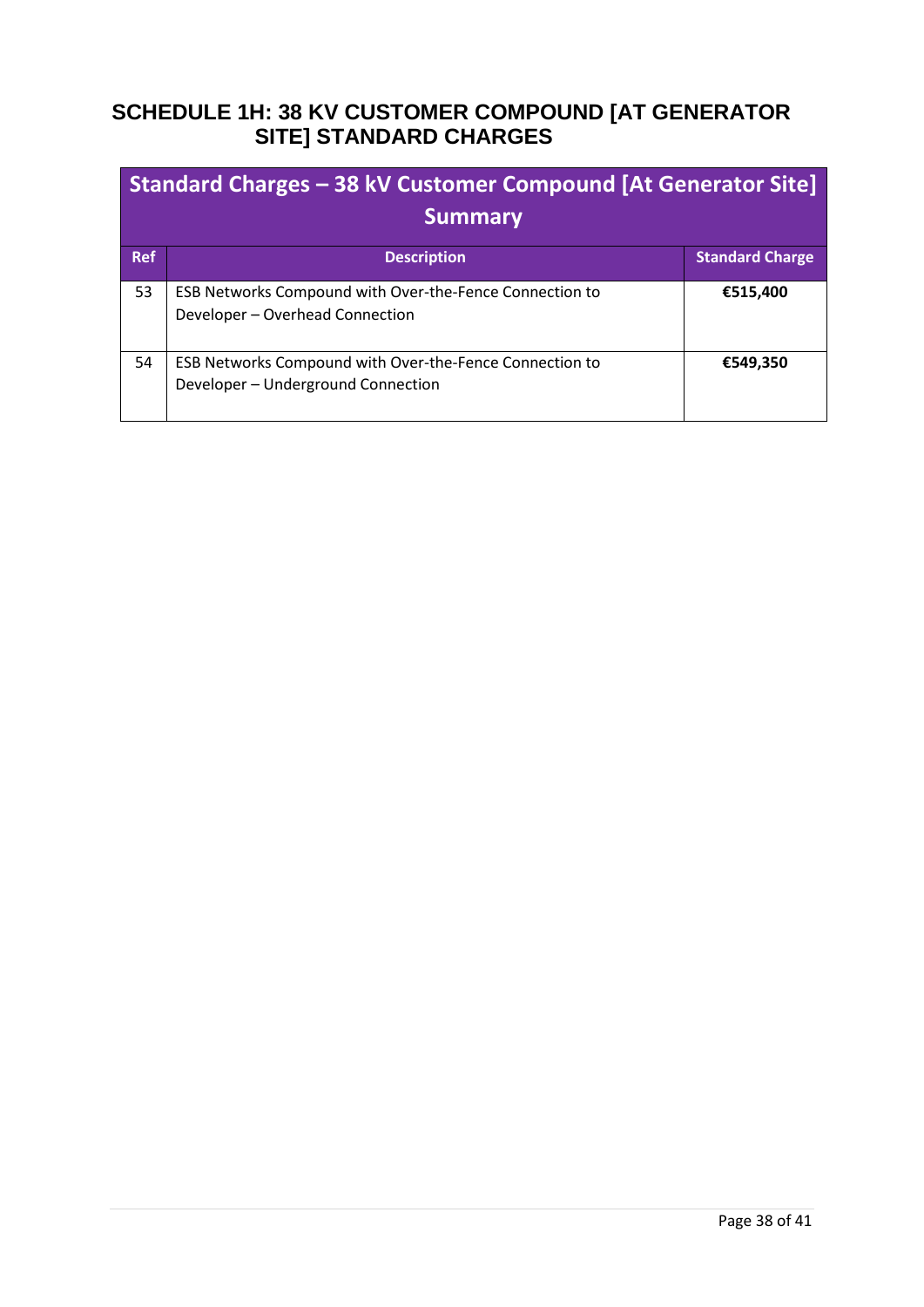- **53. ESB Networks Compound with Over-the-Fence Connection to Developer – Overhead Connection**
- **Standard Charge €515,400**



#### **Electrical Assets [Including Design and Commissioning]**

#### *38 kV Compound Overhead to Overhead Connection including:*

| Busbar & Steelwork               | C&P Relays & Marshalling Box | Metering              |
|----------------------------------|------------------------------|-----------------------|
| <b>AIS Circuit Breaker</b>       | C&P Mimic & Signal Box       | <b>Battery System</b> |
| VTs & CTs                        | <b>Surge Arrestors</b>       | Conductor             |
| <b>Disconnects</b>               | Earth Grid                   | Mast                  |
| <b>Control Cabling (Various)</b> | CT/VT Metering               |                       |

*Telecoms:* RTU.

.

#### *Assumptions:* Incomer is overhead;

Outgoer to customer may be either overhead or cable; Compound fencing and stoning will be put in place and a control room will be provided by the Generator.

Includes EGIP Protection at 38kV & Customer Interface Kiosk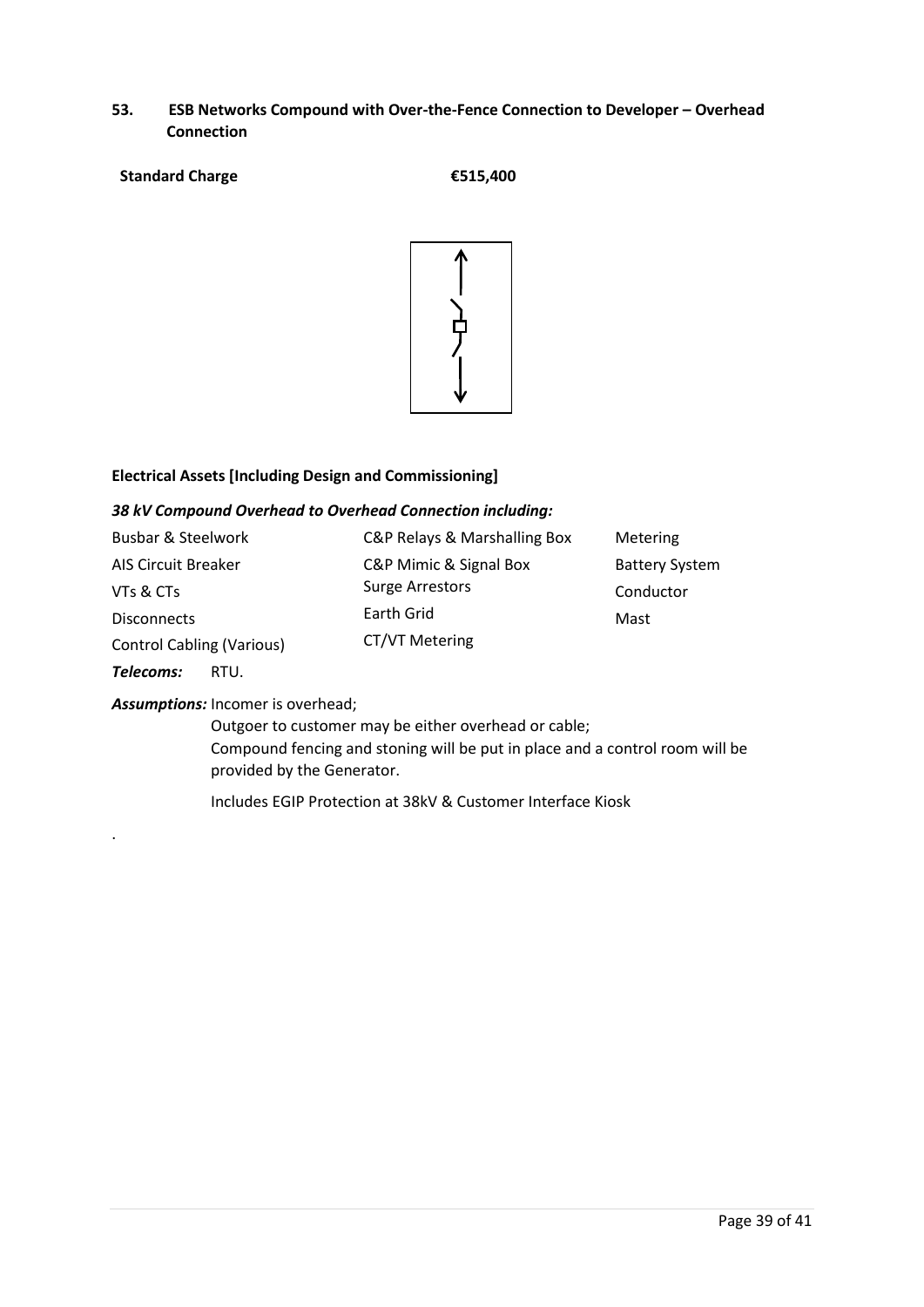### **54 ESB Networks Compound with Over-the-Fence Connection to Developer –Underground Connection**

#### **Standard Charge €549,350**



#### **Electrical Assets [Including Design and Commissioning]**

#### *38 kV Compound Cable to Cable Connection including:*

| Busbar & Steelwork  | C&P Relays & Marshalling Box | CT/VT Metering        |
|---------------------|------------------------------|-----------------------|
| AIS Circuit Breaker | C&P Mimic & Signal Box       | Metering              |
| VTs & CTs           | <b>Surge Arrestors</b>       | <b>Battery System</b> |
| <b>Disconnects</b>  | Earth Grid                   | Cable                 |
|                     |                              |                       |

Control Cabling (Various)

*Telecoms:* RTU.

#### *Assumptions:* Incomer is cable;

Outgoer to customer may be either overhead or cable; Compound fencing and stoning will be put in place and a control room will be provided by the Generator.

Includes EGIP Protection at 38kV & Customer Interface Kiosk